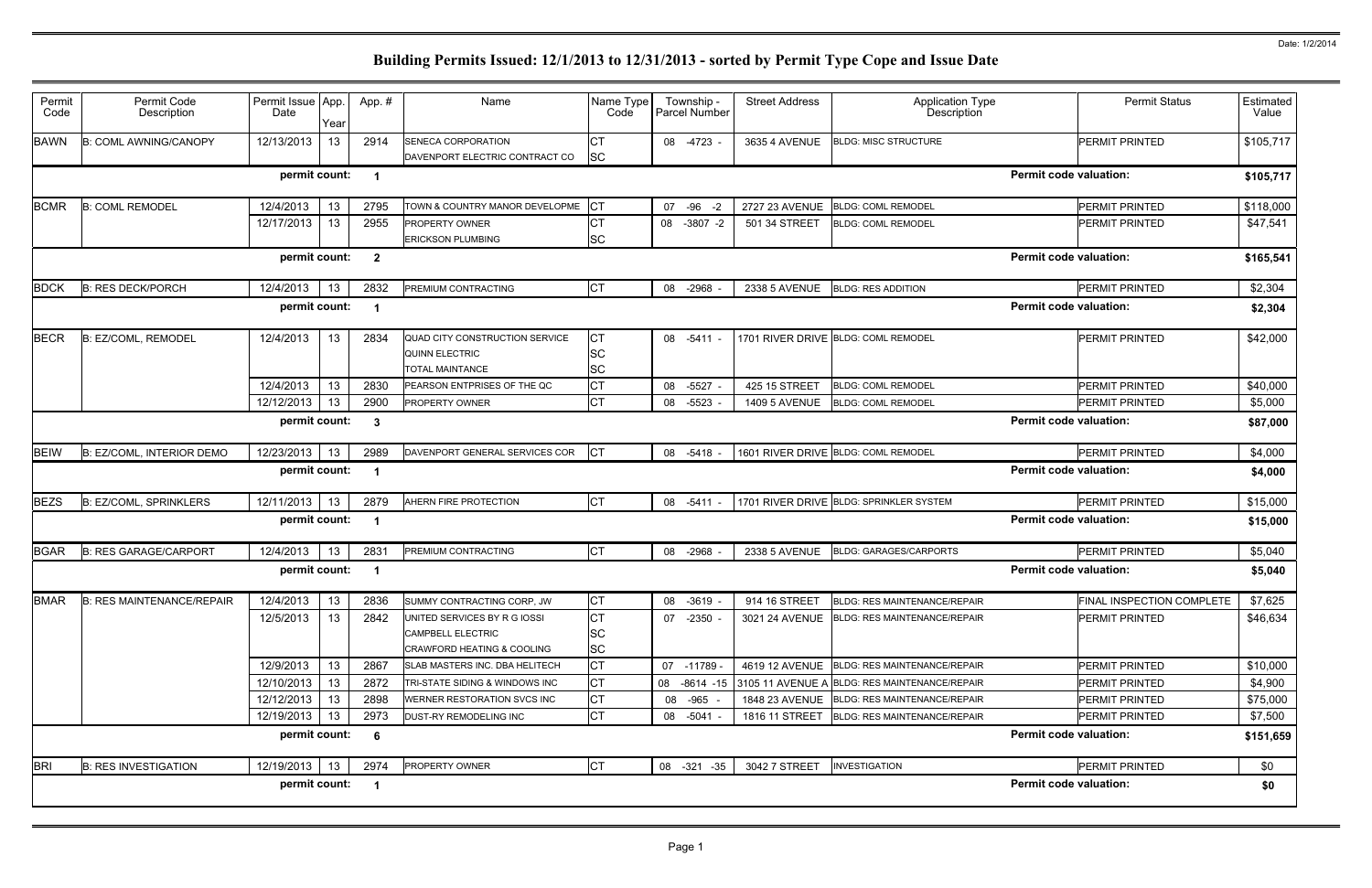|                               | <b>Permit Status</b>             | Estimated<br>Value |
|-------------------------------|----------------------------------|--------------------|
|                               | <b>PERMIT PRINTED</b>            | \$5,780            |
|                               | PERMIT PRINTED                   | \$12,000           |
|                               | <b>PERMIT PRINTED</b>            | \$20,000           |
|                               | <b>PERMIT PRINTED</b>            | \$1,749            |
|                               | PERMIT PRINTED                   | \$7,500            |
| <b>Permit code valuation:</b> |                                  | \$47,029           |
|                               | PERMIT PRINTED                   | \$4,651            |
|                               | PERMIT PRINTED                   | \$8,500            |
|                               | <b>FINAL INSPECTION COMPLETE</b> | \$5,900            |
|                               | PERMIT PRINTED                   | \$5,780            |
|                               | <b>FINAL INSPECTION COMPLETE</b> | \$4,900            |
|                               | <b>PERMIT PRINTED</b>            | \$7,200            |
|                               | PERMIT PRINTED                   | \$35,990           |
|                               | <b>PERMIT PRINTED</b>            | \$2,400            |
|                               | PERMIT PRINTED                   | \$5,800            |
|                               | <b>PERMIT PRINTED</b>            | \$5,000            |
|                               | PERMIT PRINTED                   | \$3,706            |
|                               | <b>PERMIT PRINTED</b>            | \$6,509            |
|                               | PERMIT PRINTED                   | \$3,898            |
|                               | <b>PERMIT PRINTED</b>            | \$2,400            |
| <b>Permit code valuation:</b> |                                  | \$102,634          |
|                               | PERMIT PRINTED                   | \$39,500           |
|                               | FINAL INSPECTION COMPLETE        | \$3,000            |
|                               | PERMIT PRINTED                   | \$33,000           |
| <b>Permit code valuation:</b> |                                  | \$75,500           |
|                               | PERMIT PRINTED                   | \$7,850            |
|                               | PERMIT PRINTED                   | \$6,200            |
|                               | PERMIT PRINTED                   | \$16,000           |
|                               | PERMIT PRINTED                   | \$10,600           |
|                               | <b>PERMIT PRINTED</b>            | \$1,445            |
|                               | PERMIT PRINTED                   | \$10,000           |

| Permit<br>Code | Permit Code<br>Description | Permit Issue App.<br>Date | Year            | App.#        | Name                                                           | Name Type<br>Code | Township -<br><b>Parcel Number</b> | <b>Street Address</b>  | <b>Application Type</b><br>Description       | <b>Permit Status</b>          | Estimatec<br>Value |
|----------------|----------------------------|---------------------------|-----------------|--------------|----------------------------------------------------------------|-------------------|------------------------------------|------------------------|----------------------------------------------|-------------------------------|--------------------|
| <b>BRML</b>    | <b>B: RES REMODEL</b>      | 12/9/2013                 | 13              | 2868         | PROPERTY OWNER                                                 | СT                | 07 -2392                           | 3409 40 STREET         | <b>BLDG: RES REMODEL</b>                     | PERMIT PRINTED                | \$5,780            |
|                |                            | 12/12/2013                | 13              | 2891         | <b>PROPERTY OWNER</b>                                          | IСТ               | 07 -7688 -                         | 2405 23 AVENUE A       | <b>BLDG: RES REMODEL</b>                     | <b>PERMIT PRINTED</b>         | \$12,000           |
|                |                            |                           |                 |              | <b>PROPERTY OWNER</b>                                          | <b>SC</b>         |                                    |                        |                                              |                               |                    |
|                |                            | 12/17/2013                | 13              | 2956         | ARCOS CONSTRUCTION                                             | <b>CT</b>         | 08 - 6972 - A                      | 2612 16 STREET         | <b>BLDG: RES REMODEL</b>                     | <b>PERMIT PRINTED</b>         | \$20,000           |
|                |                            |                           |                 |              | THADDEUS H ELECTRIC INC                                        | <b>SC</b>         |                                    |                        |                                              |                               |                    |
|                |                            | 12/20/2013                | 13              | 2984         | <b>PROPERTY OWNER</b>                                          | <b>CT</b>         | 08 -2923 -                         | 2406 6 AVENUE          | <b>BLDG: RES REMODEL</b>                     | <b>PERMIT PRINTED</b>         | \$1,749            |
|                |                            | 12/23/2013                | 13              | 2987         | <b>JOE'S CONSTRUCTION</b>                                      | IСТ               | 07 -7895                           |                        | 18 29 AVENUE COU BLDG: RES REMODEL           | <b>PERMIT PRINTED</b>         | \$7,500            |
|                |                            |                           |                 |              | ADVANTAGE ELCTRL SERVICES INC                                  | <b>SC</b>         |                                    |                        |                                              |                               |                    |
|                |                            | permit count:             |                 | -5           |                                                                |                   |                                    |                        |                                              | <b>Permit code valuation:</b> | \$47,029           |
| <b>BRRF</b>    | <b>B: RES ROOFING</b>      | 12/2/2013                 | 13              | 2823         | IOWA HOME SOLUTIONS, INC                                       | <b>CT</b>         | 07 -13690                          |                        | 5 RED OAK COURT BLDG: RES MAINTENANCE/REPAIR | <b>PERMIT PRINTED</b>         | \$4,651            |
|                |                            | 12/2/2013                 | 13              | 2822         | <b>PETERSON CONSTRUCTION. JODY</b>                             | IСТ               | $-908 - 3$<br>07                   | 1720 41 STREET         | <b>BLDG: RES MAINTENANCE/REPAIR</b>          | <b>PERMIT PRINTED</b>         | \$8,500            |
|                |                            | 12/2/2013                 | 13              | 2820         | QC GENERAL. INC                                                | СT                | 08 -1463                           | 1818 10 STREET         | <b>BLDG: RES MAINTENANCE/REPAIR</b>          | FINAL INSPECTION COMPLETE     | \$5,900            |
|                |                            | 12/2/2013                 | 13.             | 2821         | MOELLER CONSTRUCTION                                           | <b>CT</b>         | 08 -7181                           | <b>722 18 AVENUE A</b> | <b>BLDG: RES MAINTENANCE/REPAIR</b>          | <b>PERMIT PRINTED</b>         | \$5,780            |
|                |                            | 12/4/2013                 | 13              | 2833         | QC GENERAL, INC                                                | СT                | 08 -4716 -                         | 2632 13 AVENUE         | <b>BLDG: RES MAINTENANCE/REPAIR</b>          | FINAL INSPECTION COMPLETE     | \$4,900            |
|                |                            | 12/4/2013                 | 13              | 2835         | CHRISTENSEN CONSTRUCTION, RUSS                                 | C <sub>1</sub>    | 08 -5033                           | 1714 11 STREET         | <b>BLDG: RES MAINTENANCE/REPAIR</b>          | <b>PERMIT PRINTED</b>         | \$7,200            |
|                |                            | 12/6/2013                 | 13              | 2846         | <b>BATES ROOFING</b>                                           | СT                | 07 -8255                           | 1710 44 STREET         | <b>BLDG: RES MAINTENANCE/REPAIR</b>          | <b>PERMIT PRINTED</b>         | \$35,990           |
|                |                            | 12/10/2013                | 13.             | 2871         | <b>PROPERTY OWNER</b>                                          | C <sub>1</sub>    | 08 -4350                           | 1528 12 AVENUE         | <b>BLDG: RES MAINTENANCE/REPAIR</b>          | PERMIT PRINTED                | \$2,400            |
|                |                            | 12/12/2013                | 13              | 2897         | WILSON CONSTRUCTION, LLC (BEN)                                 | IСТ               | 08 -8434 -1                        | 1633 30 AVENUE         | <b>BLDG: RES MAINTENANCE/REPAIR</b>          | <b>PERMIT PRINTED</b>         | \$5,800            |
|                |                            | 12/12/2013                | 13.             | 2896         | WILSON CONSTRUCTION, LLC (BEN)                                 | IСТ               | 08 -8656                           | 5006 10 AVENUE         | <b>BLDG: RES MAINTENANCE/REPAIR</b>          | PERMIT PRINTED                | \$5,000            |
|                |                            | 12/17/2013                | 13              | 2958         | FANTH-CURRY HOME IMPRV CO                                      | <b>CT</b>         | 08 -321 -41                        | 2963 8 STREET          | <b>BLDG: RES MAINTENANCE/REPAIR</b>          | <b>PERMIT PRINTED</b>         | \$3,706            |
|                |                            | 12/17/2013                | 13              | 2957         | FANTH-CURRY HOME IMPRV CO                                      | <b>CT</b>         | 08 -4126                           | <b>1747 14 AVENUE</b>  | <b>BLDG: RES MAINTENANCE/REPAIR</b>          | PERMIT PRINTED                | \$6,509            |
|                |                            | 12/17/2013                | 13              | 2959         | FANTH-CURRY HOME IMPRV CO                                      | СT                | 08 -8653                           | 5018 10 AVENUE         | <b>BLDG: RES MAINTENANCE/REPAIR</b>          | <b>PERMIT PRINTED</b>         | \$3,898            |
|                |                            | 12/20/2013                | 13.             | 2983         | SOCO ROOFING INC                                               | IСТ               | 08 -781 -                          | 1170 22 STREET         | <b>BLDG: RES MAINTENANCE/REPAIR</b>          | <b>PERMIT PRINTED</b>         | \$2,400            |
|                |                            | permit count:             |                 | 14           |                                                                |                   |                                    |                        |                                              | <b>Permit code valuation:</b> | \$102,634          |
| <b>BRSA</b>    | <b>B: RES ADDITION</b>     | 12/2/2013                 | 13 <sup>°</sup> | 2818         | ZELNIO CONSTRUCTION, JOHN<br><b>BLONDELL PLUMBING SERVICES</b> | СT<br><b>SC</b>   | 07 -11543 -                        | 4729 20 AVENUE         | <b>BLDG: RES ADDITION</b>                    | <b>PERMIT PRINTED</b>         | \$39,500           |
|                |                            | 12/3/2013                 | 13              | 2824         | PRODUCTION SERVICES OF THE Q.C.                                | IСТ               | 08 -8094 -                         | 1194 27 STREET         | <b>BLDG: RES ADDITION</b>                    | FINAL INSPECTION COMPLETE     | \$3,000            |
|                |                            | 12/9/2013                 | 13              | 2861         | <b>DIAMOND BUILDERS</b>                                        | IСТ               | 07 -12266 -                        |                        | 2909 32 AVENUE BLDG: RES ADDITION            | <b>PERMIT PRINTED</b>         | \$33,000           |
|                |                            |                           |                 |              | CENTURY ELECTRIC INC                                           | <b>SC</b>         |                                    |                        |                                              |                               |                    |
|                |                            |                           |                 |              | <b>PRECISION AIR HTG &amp; AC INC</b>                          | <b>SC</b>         |                                    |                        |                                              |                               |                    |
|                |                            |                           |                 |              | SUPERIOR PLUMBING                                              | <b>SC</b>         |                                    |                        |                                              |                               |                    |
|                |                            | permit count:             |                 | $\mathbf{3}$ |                                                                |                   |                                    |                        |                                              | <b>Permit code valuation:</b> | \$75,500           |
| <b>BRSD</b>    | <b>B: RES SIDING</b>       | 12/2/2013                 | 13              | 2819         | MOELLER CONSTRUCTION                                           | <b>CT</b>         | 08 -5876 -                         | 4169 STREET            | <b>BLDG: RES MAINTENANCE/REPAIR</b>          | PERMIT PRINTED                | \$7,850            |
|                |                            | 12/6/2013                 | 13              | 2845         | M I CONSTRUCTION                                               | СT                | 07 -10231                          | 4754 19 AVENUE         | <b>BLDG: RES MAINTENANCE/REPAIR</b>          | PERMIT PRINTED                | \$6,200            |
|                |                            | 12/6/2013                 | 13.             | 2847         | <b>FISHER JAMISON</b>                                          | C <sub>1</sub>    | 08 -5898 -                         | 432 8 STREET           | <b>BLDG: RES MAINTENANCE/REPAIR</b>          | <b>PERMIT PRINTED</b>         | \$16,000           |
|                |                            | 12/16/2013                | 13              | 2950         | M I CONSTRUCTION                                               | СT                | $07 - 12711 -$                     | 5319 17 AVENUE         | <b>BLDG: RES MAINTENANCE/REPAIR</b>          | PERMIT PRINTED                | \$10,600           |
|                |                            | 12/16/2013                | 13              | 2949         | BOHLANDER JAMES CONSTRUCTION                                   | Iст               | 08 -5892 -                         | 407 9 STREET           | <b>BLDG: RES MAINTENANCE/REPAIR</b>          | <b>PERMIT PRINTED</b>         | \$1,445            |
|                |                            | 12/18/2013                | 13              | 2966         | FOLEY CONTRACTING LLC                                          | <b>CT</b>         | 07 -2332 -                         | 2405 30 STREET         | <b>BLDG: RES MAINTENANCE/REPAIR</b>          | PERMIT PRINTED                | \$10,000           |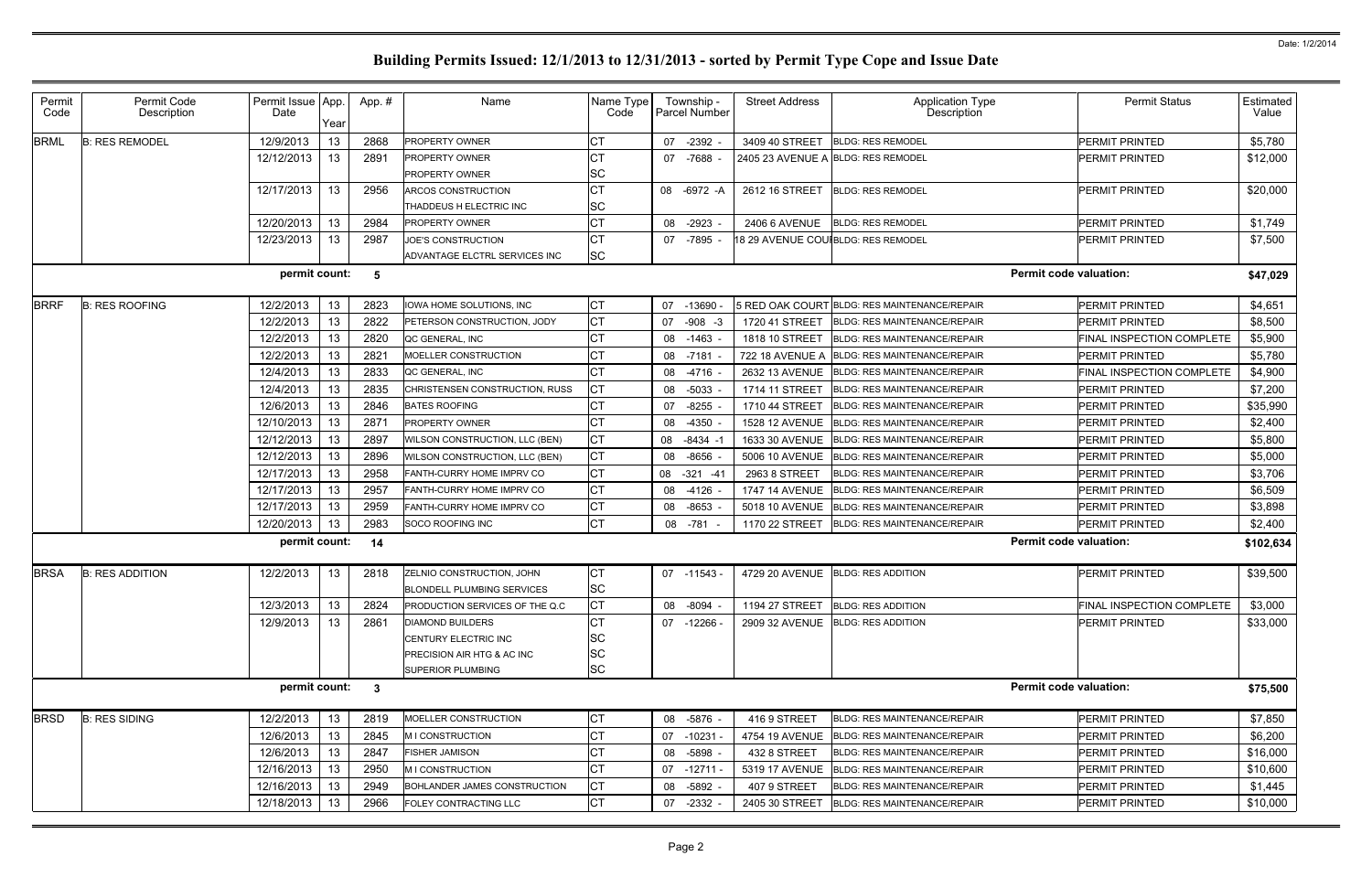|                               | <b>Permit Status</b>  | Estimated<br>Value |
|-------------------------------|-----------------------|--------------------|
|                               | PERMIT PRINTED        | \$2,410            |
| <b>Permit code valuation:</b> |                       | \$54,505           |
| CHED                          | PERMIT PRINTED        | \$100,000          |
| <b>Permit code valuation:</b> |                       | \$100,000          |
|                               | PERMIT PRINTED        | \$2,100            |
|                               | PERMIT PRINTED        | \$1,850            |
| <b>Permit code valuation:</b> |                       | \$3,950            |
|                               | PERMIT PRINTED        | \$298,450          |
| <b>Permit code valuation:</b> |                       | \$298,450          |
| CHED                          | PERMIT PRINTED        | \$100,000          |
| <b>Permit code valuation:</b> |                       | \$100,000          |
|                               | <b>PERMIT PRINTED</b> | \$6,270            |
|                               | <b>PERMIT PRINTED</b> | \$2,000            |
|                               | PERMIT PRINTED        |                    |
|                               |                       | \$2,300            |
|                               | PERMIT PRINTED        | \$298,450          |
|                               | PERMIT PRINTED        | \$105,717          |
|                               | <b>PERMIT PRINTED</b> | \$1,200            |
| <b>Permit code valuation:</b> |                       | \$415,937          |
|                               | PERMIT PRINTED        | \$0                |

| Permit<br>Code   | Permit Code<br>Description        | Permit Issue App.<br>Date | Year            | App. #         | Name                                                                                                                                                                                                      | Name Type<br>Code                                                                 | Township -<br><b>Parcel Number</b> | <b>Street Address</b>        | <b>Application Type</b><br>Description               | <b>Permit Status</b>          | Estimated<br>Value |
|------------------|-----------------------------------|---------------------------|-----------------|----------------|-----------------------------------------------------------------------------------------------------------------------------------------------------------------------------------------------------------|-----------------------------------------------------------------------------------|------------------------------------|------------------------------|------------------------------------------------------|-------------------------------|--------------------|
| <b>BRSD</b>      | <b>B: RES SIDING</b>              | 12/26/2013                | 13 <sup>°</sup> | 2992           | <b>BUCKSHOT EXTER AKA RASMUSSEN</b>                                                                                                                                                                       | <b>CT</b>                                                                         | 08 -2213 -                         |                              | 1505 15 AVENUE BLDG: RES MAINTENANCE/REPAIR          | PERMIT PRINTED                | \$2,410            |
|                  |                                   | permit count:             |                 | -7             |                                                                                                                                                                                                           |                                                                                   |                                    |                              |                                                      | <b>Permit code valuation:</b> | \$54,505           |
| <b>BSFH</b>      | <b>B: RES SINGLE FAMILY</b>       | 12/12/2013                | 13              | 2893           | PROPERTY OWNER                                                                                                                                                                                            | <b>CT</b>                                                                         | $-46 -$                            |                              | 17 CARROT STREE BLDG:RES/NEW, SINGLE FAMILY DETACHED | PERMIT PRINTED                | \$100,000          |
|                  |                                   | permit count:             |                 | -1             |                                                                                                                                                                                                           |                                                                                   |                                    |                              |                                                      | <b>Permit code valuation:</b> | \$100,000          |
| <b>BSMT</b>      | <b>B: RES BASEMENT WATERPROOF</b> | 12/17/2013                | 13              | 2960           | ABSOLUTELY DRY BASEMENT WATERP                                                                                                                                                                            | <b>CT</b>                                                                         | 08 - 5782                          | <b>1219 7 AVENUE</b>         | <b>BLDG: RES MAINTENANCE/REPAIR</b>                  | <b>PERMIT PRINTED</b>         | \$2,100            |
|                  |                                   | 12/18/2013                | 13              | 2965           | MENTING MASONRY & WATERPROOFIN                                                                                                                                                                            | IСТ                                                                               | 07 - 70 - B                        |                              | 204 35 STREET DRIVBLDG: RES MAINTENANCE/REPAIR       | <b>PERMIT PRINTED</b>         | \$1,850            |
|                  |                                   | permit count:             |                 | $\overline{2}$ |                                                                                                                                                                                                           |                                                                                   |                                    |                              |                                                      | <b>Permit code valuation:</b> | \$3,950            |
| <b>BSPK</b>      | <b>B: COML SPRINKLER SYSTEM</b>   | 12/16/2013                | 13              | 1982           | LOWER CONSTRUCTION, JOHN<br>WHITE ROOFING COMPANY, INC<br>CRAWFORD HEATING & COOLING<br>CJ NOW<br><b>BLONDELL PLUMBING SERVICES</b><br>MILLER ELECTRIC CO INC<br>TRI-STATE AUTOMATIC SPRINKLER            | СT<br><b>SC</b><br><b>SC</b><br><b>SC</b><br><b>SC</b><br><b>SC</b><br><b>SC</b>  | 08 -6117 -A                        | 1584 34 AVENUE               | <b>BLDG: COML ADDITION</b>                           | <b>PERMIT PRINTED</b>         | \$298,450          |
|                  |                                   | permit count:             |                 |                |                                                                                                                                                                                                           |                                                                                   |                                    |                              |                                                      | <b>Permit code valuation:</b> | \$298,450          |
| DRN <sub>1</sub> | <b>ENG: CLASS 1 DRAINAGE</b>      | 12/12/2013                | 13              | 2893           | <b>PROPERTY OWNER</b>                                                                                                                                                                                     | <b>CT</b>                                                                         | -46                                |                              | 17 CARROT STREE BLDG:RES/NEW, SINGLE FAMILY DETACHED | PERMIT PRINTED                | \$100,000          |
|                  |                                   | permit count:             |                 |                |                                                                                                                                                                                                           |                                                                                   |                                    |                              |                                                      | <b>Permit code valuation:</b> | \$100,000          |
| EC               | E: COML ELECTRICAL                | 12/9/2013                 | 13              | 2756           | ANCHOR SIGN, INC<br>ACME SIGN COMPANY INC                                                                                                                                                                 | <b>CT</b><br><b>SC</b>                                                            | 07 -12834                          | 4411 16 STREET               | <b>BLDG: SIGN</b>                                    | PERMIT PRINTED                | \$6,270            |
|                  |                                   | 12/13/2013                | 13 <sup>°</sup> | 2876           | ACME SIGN COMPANY INC<br>ACME SIGN COMPANY INC                                                                                                                                                            | <b>CT</b><br><b>SC</b>                                                            | 07 -2436 -                         | 4315 23 AVENUE               | <b>BLDG: SIGN</b>                                    | <b>PERMIT PRINTED</b>         | \$2,000            |
|                  |                                   | 12/13/2013                | 13              | 2892           | ACME SIGN COMPANY INC<br>ACME SIGN COMPANY INC                                                                                                                                                            | lст<br><b>SC</b>                                                                  | 08 -178 -                          | <b>170 19 AVENUE</b>         | <b>BLDG: SIGN</b>                                    | <b>PERMIT PRINTED</b>         | \$2,300            |
|                  |                                   | 12/13/2013   13           |                 | 1982           | LOWER CONSTRUCTION, JOHN<br>WHITE ROOFING COMPANY, INC<br><b>CRAWFORD HEATING &amp; COOLING</b><br>CJ NOW<br><b>BLONDELL PLUMBING SERVICES</b><br>MILLER ELECTRIC CO INC<br>TRI-STATE AUTOMATIC SPRINKLER | IСТ<br><b>SC</b><br><b>SC</b><br><b>SC</b><br><b>SC</b><br><b>SC</b><br><b>SC</b> |                                    |                              | 08 -6117 -A   1584 34 AVENUE   BLDG: COML ADDITION   | <b>PERMIT PRINTED</b>         | \$298,450          |
|                  |                                   | 12/16/2013                | 13              | 2914           | <b>SENECA CORPORATION</b><br>DAVENPORT ELECTRIC CONTRACT CO                                                                                                                                               | lст<br><b>SC</b>                                                                  | 08 -4723 -                         | 3635 4 AVENUE                | <b>BLDG: MISC STRUCTURE</b>                          | <b>PERMIT PRINTED</b>         | \$105,717          |
|                  |                                   | 12/19/2013                | 13              | 1017           | <b>LANGE SIGN GROUP</b><br>ACME SIGN COMPANY INC                                                                                                                                                          | <b>CT</b><br><b>SC</b>                                                            | 08 -5418 -                         | 1601 RIVER DRIVE BLDG: SIGN  |                                                      | PERMIT PRINTED                | \$1,200            |
|                  |                                   | permit count:             |                 | 6              |                                                                                                                                                                                                           |                                                                                   |                                    |                              |                                                      | <b>Permit code valuation:</b> | \$415,937          |
| <b>ECM</b>       | E: COML ELECTRIC METER SET        | 12/13/2013                | 13              | 2905           | PROPERTY OWNER                                                                                                                                                                                            | <b>CT</b>                                                                         | 07 -1240 -                         | 3312 23 AVENUE ELEC: SERVICE |                                                      | PERMIT PRINTED                | \$0                |
|                  |                                   |                           |                 |                |                                                                                                                                                                                                           |                                                                                   |                                    |                              |                                                      |                               |                    |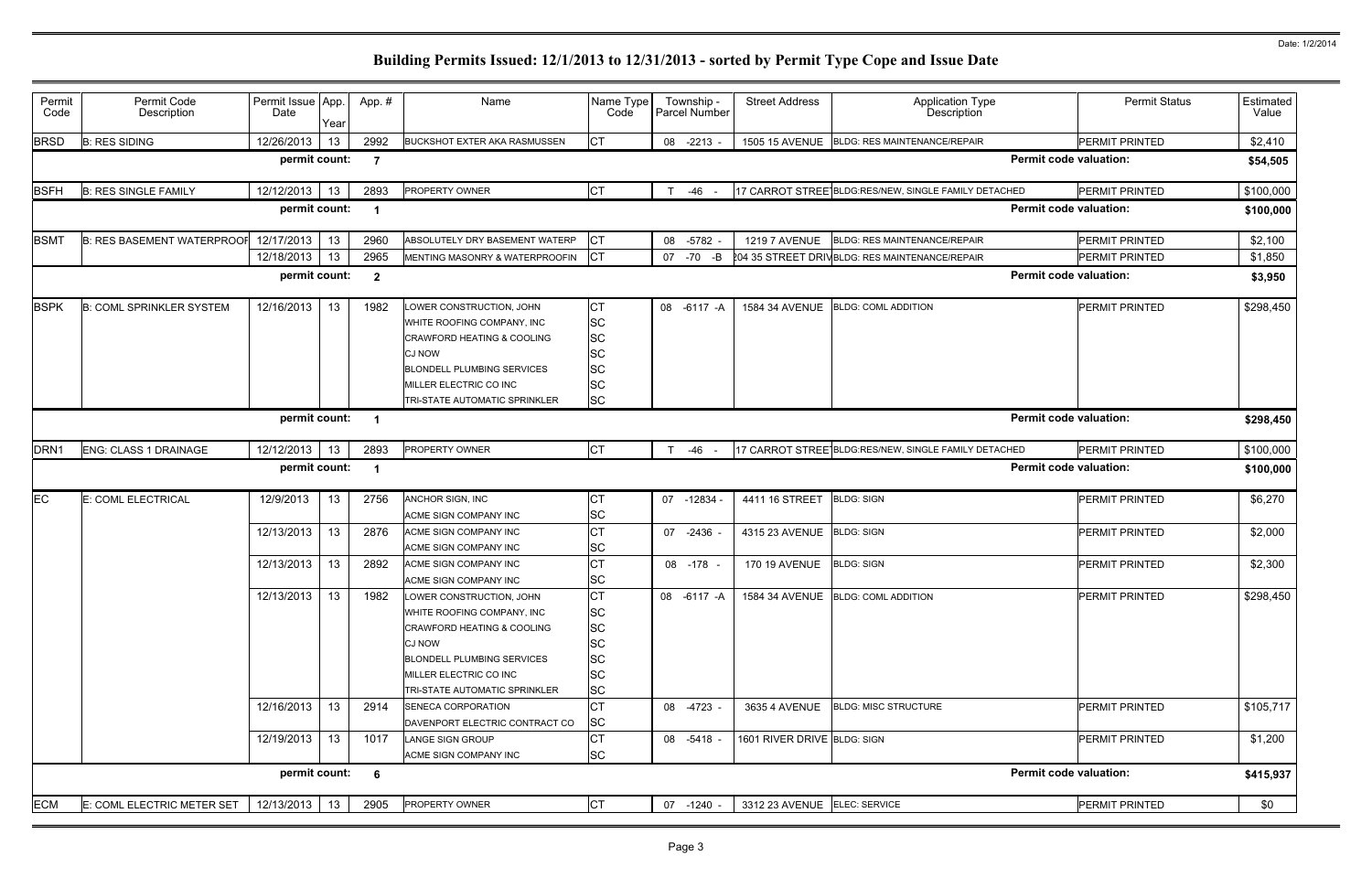| Permit<br>Code | Permit Code<br>Description | Permit Issue App.<br>Date | Year | App.#          | Name                                                                                                             | Name Type<br>Code                          | Township -<br><b>Parcel Number</b> | <b>Street Address</b>              | Application Type<br>Description                      | <b>Permit Status</b>          | Estimated<br>Value |
|----------------|----------------------------|---------------------------|------|----------------|------------------------------------------------------------------------------------------------------------------|--------------------------------------------|------------------------------------|------------------------------------|------------------------------------------------------|-------------------------------|--------------------|
|                |                            | permit count:             |      | -1             |                                                                                                                  |                                            |                                    |                                    |                                                      | <b>Permit code valuation:</b> | \$0                |
| <b>ENA</b>     | <b>B: RES SIDEWALK</b>     | 12/12/2013                | 13   | 2893           | <b>PROPERTY OWNER</b>                                                                                            | IСТ                                        | -46<br>T                           |                                    | 17 CARROT STREE BLDG:RES/NEW, SINGLE FAMILY DETACHED | <b>PERMIT PRINTED</b>         | \$100,000          |
|                |                            | permit count:             |      | -1             |                                                                                                                  |                                            |                                    |                                    |                                                      | <b>Permit code valuation:</b> | \$100,000          |
| <b>ENB</b>     | <b>B: RES DRIVEWAY</b>     | 12/4/2013                 | 13   | 2837           | <b>EMERY CONSTRUCTION</b>                                                                                        | IСТ                                        | $-3703$<br>08                      |                                    | 2709 10 AVENUE BLDG: RES DRIVEWAY                    | PERMIT PRINTED                | \$4,300            |
|                |                            | 12/12/2013                | 13   | 2893           | <b>PROPERTY OWNER</b>                                                                                            | <b>CT</b>                                  | $-46$                              |                                    | 17 CARROT STREE BLDG:RES/NEW, SINGLE FAMILY DETACHED | <b>PERMIT PRINTED</b>         | \$100,000          |
|                |                            | permit count:             |      | $\overline{2}$ |                                                                                                                  |                                            |                                    |                                    |                                                      | <b>Permit code valuation:</b> | \$104,300          |
| <b>ER</b>      | E: RES ELECTRICAL          | 12/5/2013                 | 13   | 2838           | FW PROPERTY MAINTENANCE                                                                                          | <b>CT</b>                                  | 07<br>$-6336$                      | 77 31 STREET COUIELEC: REPAIR      |                                                      | PERMIT PRINTED                | \$0                |
|                |                            | 12/5/2013                 | 13   | 2839           | KOEHLER ELECTRIC INC, J W                                                                                        | lст                                        | 07<br>$-8508$                      | 10 GLENWOOD DRIVELEC: SERVICE      |                                                      | <b>PERMIT PRINTED</b>         | \$0                |
|                |                            | 12/6/2013                 | 13   | 1208           | <b>PROPERTY OWNER</b>                                                                                            | <b>CT</b>                                  | -6229 -<br>08                      | 201 45 STREET                      | <b>BLDG: RES ADDITION</b>                            | <b>PERMIT PRINTED</b>         | \$3,080            |
|                |                            |                           |      |                | <b>HARRIS, FRANCIS</b>                                                                                           | <b>SC</b>                                  |                                    |                                    |                                                      |                               |                    |
|                |                            | 12/10/2013                | 13   | 2874           | TRI-CITY ELECTRIC COMPANY                                                                                        | <b>CT</b>                                  | $-2846$ -<br>08                    | <b>2121 6 AVENUE</b>               | <b>ELEC: REPAIR</b>                                  | <b>PERMIT PRINTED</b>         | \$0                |
|                |                            | 12/10/2013                | 13   | 2873           | SHAW ELECTRIC INC                                                                                                | <b>CT</b>                                  | 08 -965                            | 1848 23 AVENUE                     | <b>ELEC: REWIRE</b>                                  | <b>PERMIT PRINTED</b>         | \$0                |
|                |                            | 12/12/2013                | 13   | 2893           | PROPERTY OWNER                                                                                                   | IСТ                                        | -46                                |                                    | 17 CARROT STREE BLDG:RES/NEW, SINGLE FAMILY DETACHED | PERMIT PRINTED                | \$100,000          |
|                |                            | 12/13/2013                | 13   | 2563           | <b>STONE RIVER BUILDERS</b><br><b>HANSSEN ELECTRIC</b>                                                           | IСТ<br><b>SC</b>                           | $07 - 11224$                       | 5012 52 AVENUE                     | <b>BLDG: GARAGES/CARPORTS</b>                        | <b>PERMIT PRINTED</b>         | \$25,000           |
|                |                            | 12/13/2013                | 13   | 2842           | UNITED SERVICES BY R G IOSSI<br><b>CAMPBELL ELECTRIC</b>                                                         | Iст<br><b>SC</b>                           | 07 -2350 -                         |                                    | 3021 24 AVENUE BLDG: RES MAINTENANCE/REPAIR          | <b>PERMIT PRINTED</b>         | \$46,634           |
|                |                            | 12/13/2013                | 13   | 2891           | <b>CRAWFORD HEATING &amp; COOLING</b><br><b>PROPERTY OWNER</b><br><b>PROPERTY OWNER</b>                          | <b>SC</b><br><b>CT</b><br><b>SC</b>        | 07 -7688 -                         |                                    | 2405 23 AVENUE A BLDG: RES REMODEL                   | PERMIT PRINTED                | \$12,000           |
|                |                            | 12/13/2013                | 13   | 2904           | TRI-CITY ELECTRIC COMPANY                                                                                        | Iст                                        | 08<br>$-223$                       | <b>1645 27 AVENUE</b>              | <b>ELEC: REPAIR</b>                                  | <b>PERMIT PRINTED</b>         | \$0                |
|                |                            | 12/17/2013                | 13   | 2861           | <b>DIAMOND BUILDERS</b><br><b>CENTURY ELECTRIC INC</b><br>PRECISION AIR HTG & AC INC<br><b>SUPERIOR PLUMBING</b> | IСТ<br><b>SC</b><br><b>SC</b><br><b>SC</b> | -12266 -<br>07                     | 2909 32 AVENUE                     | <b>BLDG: RES ADDITION</b>                            | PERMIT PRINTED                | \$33,000           |
|                |                            | 12/18/2013                | 13   | 2967           | TRI-CITY ELECTRIC COMPANY                                                                                        | IСТ                                        | 07 -2497 -A                        | 2808 47 STREET ELEC: REWIRE        |                                                      | <b>PERMIT PRINTED</b>         | \$0                |
|                |                            | 12/18/2013                | 13   | 2313           | ARCOS CONSTRUCTION<br>PIKUZA ELECTRIC INC                                                                        | <b>CT</b><br><b>SC</b>                     | 07 -575 -                          | 1841 36 STREET                     | <b>BLDG: RES REMODEL</b>                             | <b>PERMIT PRINTED</b>         | \$16,300           |
|                |                            | 12/18/2013                | 13   | 2971           | <b>G &amp; A ELECTRIC</b>                                                                                        | <b>CT</b>                                  | 08 -5041 -                         | 1816 11 STREET                     | ELEC: SERVICE                                        | PERMIT PRINTED                | \$0                |
|                |                            | 12/18/2013                | 13   | 2956           | ARCOS CONSTRUCTION<br>THADDEUS H ELECTRIC INC                                                                    | IСТ<br><b>SC</b>                           | 08 - 6972 - A                      | 2612 16 STREET                     | <b>BLDG: RES REMODEL</b>                             | PERMIT PRINTED                | \$20,000           |
|                |                            | 12/23/2013                | 13   | 2984           | <b>PROPERTY OWNER</b>                                                                                            | <b>CT</b>                                  | 08 -2923 -                         |                                    | 2406 6 AVENUE BLDG: RES REMODEL                      | PERMIT PRINTED                | \$1,749            |
|                |                            | 12/30/2013                | 13   | 2987           | JOE'S CONSTRUCTION<br>ADVANTAGE ELCTRL SERVICES INC                                                              | <b>CT</b><br><b>SC</b>                     | 07 -7895 -                         | 18 29 AVENUE COU BLDG: RES REMODEL |                                                      | <b>PERMIT PRINTED</b>         | \$7,500            |
|                |                            | 12/30/2013                | 13   | 2999           | TRI-CITY ELECTRIC COMPANY                                                                                        | <b>CT</b>                                  | 07 -875 -1                         | 2730 43 STREET ELEC: SERVICE       |                                                      | PERMIT PRINTED                | \$0                |
|                |                            | 12/30/2013                | 13   | 3000           | KOEHLER ELECTRIC INC, J W                                                                                        | <b>CT</b>                                  | 08 -7017 -                         | 5135 8 AVENUE ELEC: SERVICE        |                                                      | PERMIT PRINTED                | \$0                |
|                |                            | permit count:             |      | 19             |                                                                                                                  |                                            |                                    |                                    |                                                      | <b>Permit code valuation:</b> | \$265,263          |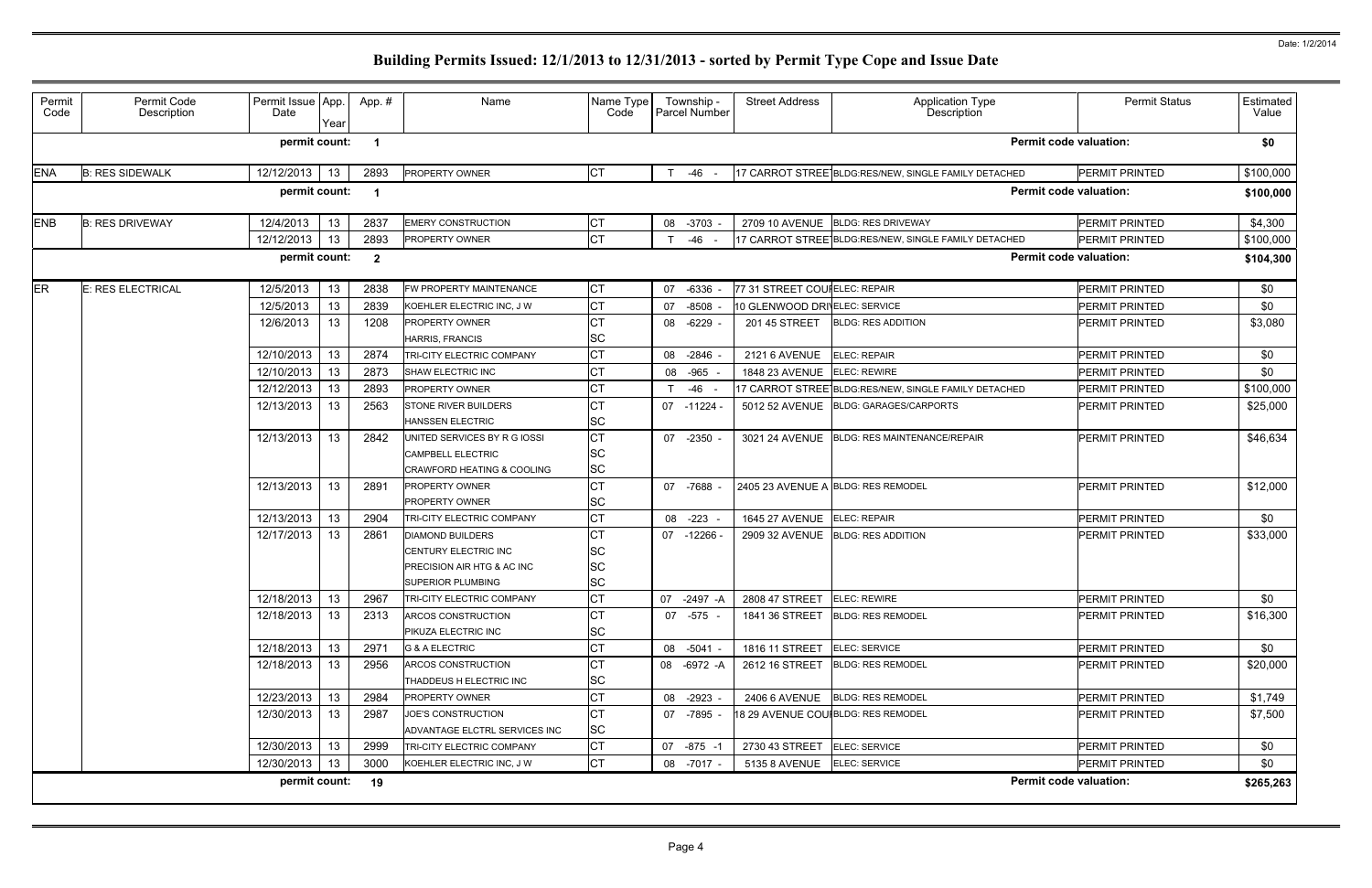|                               | <b>Permit Status</b>      | Estimated<br>Value |
|-------------------------------|---------------------------|--------------------|
| <b><i>IONTHS</i></b>          | PERMIT PRINTED            | \$0                |
| <b><i>IONTHS</i></b>          | PERMIT PRINTED            | \$0                |
| <b><i>IONTHS</i></b>          | FINAL INSPECTION COMPLETE | \$0                |
| <b><i>IONTHS</i></b>          | PERMIT PRINTED            | \$0                |
| <b>Permit code valuation:</b> |                           | \$0                |
|                               | PERMIT PRINTED            | \$42,000           |
| <b>Permit code valuation:</b> |                           | \$42,000           |
|                               | PERMIT PRINTED            | \$0                |
|                               | PERMIT PRINTED            | \$0                |
|                               | PERMIT PRINTED            | \$0                |
|                               | <b>PERMIT PRINTED</b>     | \$0                |
|                               | FINAL INSPECTION COMPLETE | \$0                |
|                               | PERMIT PRINTED            | \$0                |
| <b>Permit code valuation:</b> |                           | \$0                |
|                               | PERMIT PRINTED            | \$88,078           |
| <b>Permit code valuation:</b> |                           | \$88,078           |
|                               | PERMIT PRINTED            | \$0                |
|                               | <b>PERMIT PRINTED</b>     | \$0                |
|                               | PERMIT PRINTED            | \$0                |
|                               | PERMIT PRINTED            | \$0                |
|                               | PERMIT PRINTED            | \$0                |
|                               | PERMIT PRINTED            | \$0                |
|                               | PERMIT PRINTED            | \$0                |
|                               | <b>PERMIT PRINTED</b>     | \$0                |
|                               | PERMIT PRINTED            | \$0                |
|                               | PERMIT PRINTED            | \$0                |
|                               | PERMIT PRINTED            | \$0                |
|                               | PERMIT PRINTED            | \$0                |
|                               | PERMIT PRINTED            | \$0                |
|                               | PERMIT PRINTED            | \$0                |
|                               | PERMIT PRINTED            | \$45,000           |
|                               |                           |                    |

| Permit<br>Code   | Permit Code<br>Description    | Permit Issue App.<br>Date | Year            | App. # | Name                                                                                                                              | Name Type<br>Code                 |    | Township -<br>Parcel Number | <b>Street Address</b> | <b>Application Type</b><br>Description                  | <b>Permit Status</b>          | <b>Estimate</b><br>Value |
|------------------|-------------------------------|---------------------------|-----------------|--------|-----------------------------------------------------------------------------------------------------------------------------------|-----------------------------------|----|-----------------------------|-----------------------|---------------------------------------------------------|-------------------------------|--------------------------|
| ERM <sub>6</sub> | E: RES ELCT MTR RECNCT (6 MO) | 12/5/2013                 | 13              | 2840   | MAHIEU ELECTRIC CO INC                                                                                                            | СT                                |    | 08 -6791                    | <b>1118 17 AVENUE</b> | ELCT: ELCT MTR RECONNCT AFTER 6 MONTHS                  | <b>PERMIT PRINTED</b>         | \$0                      |
|                  |                               | 12/13/2013                | 13              | 2906   | <b>PROPERTY OWNER</b>                                                                                                             | СT                                |    | 07 -7067                    |                       | 3831 15 STREET C ELCT: ELCT MTR RECONNCT AFTER 6 MONTHS | PERMIT PRINTED                | \$0                      |
|                  |                               | 12/19/2013                | 13              | 2975   | MILLER ELECTRIC CO INC                                                                                                            | СT                                |    | 08 -4364                    | 1309 15 STREET A      | ELCT: ELCT MTR RECONNCT AFTER 6 MONTHS                  | FINAL INSPECTION COMPLETE     | \$0                      |
|                  |                               | 12/23/2013                | 13              | 2988   | MAHIEU ELECTRIC CO INC                                                                                                            | <b>CT</b>                         |    | 08 -4576                    | 802 20 AVENUE         | ELCT: ELCT MTR RECONNCT AFTER 6 MONTHS                  | PERMIT PRINTED                | \$0                      |
|                  |                               | permit count:             |                 | - 4    |                                                                                                                                   |                                   |    |                             |                       |                                                         | <b>Permit code valuation:</b> | \$0                      |
| <b>EZC</b>       | E: EZ/COML, ELECTRICAL        | 12/9/2013                 | 13              | 2834   | QUAD CITY CONSTRUCTION SERVICE<br><b>QUINN ELECTRIC</b><br><b>TOTAL MAINTANCE</b>                                                 | <b>CT</b><br>SC<br><b>SC</b>      |    | 08 -5411                    |                       | 1701 RIVER DRIVE BLDG: COML REMODEL                     | PERMIT PRINTED                | \$42,000                 |
|                  |                               | permit count:             |                 |        |                                                                                                                                   |                                   |    |                             |                       |                                                         | <b>Permit code valuation:</b> | \$42,000                 |
| <b>MC</b>        | M: COML MECHANICAL            | 12/2/2013                 | 13 <sup>°</sup> | 2817   | KALE HEATING & AC                                                                                                                 | <b>CT</b>                         |    | 07 -4935                    | 2303 46 STREET        | HTG: OTHER, INSTALL/REPLACE                             | PERMIT PRINTED                | \$0                      |
|                  |                               | 12/11/2013                | 13              | 2881   | <b>GABRILSON HEATING &amp; AC</b>                                                                                                 |                                   | 07 | $-13012$                    | 1701 52 AVENUE        | HTG: BOILER/FURNACE, REPLACE                            | PERMIT PRINTED                | \$0                      |
|                  |                               | 12/11/2013                | 13              | 2885   | KALE HEATING & AC                                                                                                                 | СT                                | 07 | $-13496$                    | 4264 22 AVENUE        | HTG: BOILER/FURNACE, REPLACE                            | PERMIT PRINTED                | \$0                      |
|                  |                               | 12/13/2013                | 13              | 2910   | TOTAL MAINTENANCE INC                                                                                                             | СT                                |    | 08 -1135                    | <b>1720 5 AVENUE</b>  | HTG: OTHER, INSTALL/REPLACE                             | PERMIT PRINTED                | \$0                      |
|                  |                               | 12/16/2013                | 13              | 2933   | KLAUER HEATING & AC LTD                                                                                                           | СT                                |    | 08 -9288                    | 1705 11 AVENUE        | HTG: BOILER/FURNACE, REPLACE                            | FINAL INSPECTION COMPLETE     | \$0                      |
|                  |                               | 12/19/2013                | 13              | 2978   | <b>CRAWFORD HEATING &amp; COOLING</b>                                                                                             | <b>CT</b>                         |    | 08 -5559                    | <b>1201 5 AVENUE</b>  | HTG: OTHER, INSTALL/REPLACE                             | PERMIT PRINTED                | \$0                      |
|                  |                               | permit count:             |                 | - 6    |                                                                                                                                   |                                   |    |                             |                       |                                                         | <b>Permit code valuation:</b> | \$0                      |
| <b>MEZC</b>      | M: EZ/COML, MECHANICAL        | 12/3/2013                 | 13              | 2465   | DAXON CONSTRUCTION INC.<br><b>BAGBY PLUMBING SERVICE</b><br>TRI-CITY ELECTRIC COMPANY<br>BRADY COMPANY, J L<br>BRADY COMPANY, J L | СT<br><b>SC</b><br>SC<br>SC<br>СT |    | 08 -2209                    |                       | 10 RIVER DRIVE SUIBLDG: COML INTERIOR FINISH            | <b>PERMIT PRINTED</b>         | \$88,078                 |
|                  |                               | permit count:             |                 |        |                                                                                                                                   |                                   |    |                             |                       |                                                         | <b>Permit code valuation:</b> | \$88,078                 |
| <b>MR</b>        | M: RES MECHANICAL             | 12/2/2013                 | 13              | 2815   | JOHNSON HEATING & A/C INC DBA                                                                                                     | СT                                |    | 08 -3378                    | 1505 27 STREET        | HTG: AIR CONDITIONING, REPLACE                          | PERMIT PRINTED                | \$0                      |
|                  |                               | 12/3/2013                 | 13              | 2828   | <b>FREED HEATING &amp; AC</b>                                                                                                     | <b>CT</b>                         |    | 08 -6415 -A                 | 804 16 AVENUE         | <b>HTG: BOILER/FURNACE, REPLACE</b>                     | PERMIT PRINTED                | \$0                      |
|                  |                               | 12/9/2013                 | 13              | 2862   | <b>GABRILSON HEATING &amp; AC</b>                                                                                                 | СT                                |    | 07 -12354                   |                       | 3609 35 STREET   HTG: BOILER/FURNACE, REPLACE           | <b>PERMIT PRINTED</b>         | \$0                      |
|                  |                               | 12/9/2013                 | 13              | 2851   | HOMETOWN PLUMBING & HEATING CO                                                                                                    | CТ                                |    | $07 - 14222$                |                       | 23 56 STREET COUIHTG: FURNACE/AC, REPLACE               | <b>PERMIT PRINTED</b>         | \$0                      |
|                  |                               | 12/9/2013                 | 13              | 2863   | <b>GABRILSON HEATING &amp; AC</b>                                                                                                 | CТ                                |    | $07 - 144 - 1$              | 3334 9 STREET A       | HTG: OTHER, INSTALL/REPLACE                             | <b>PERMIT PRINTED</b>         | \$0                      |
|                  |                               | 12/9/2013                 | 13              | 2860   | TOTAL MAINTENANCE INC                                                                                                             | СT                                |    | 08 -2026 -                  |                       | 1834 16 AVENUE   HTG: BOILER/FURNACE, REPLACE           | <b>PERMIT PRINTED</b>         | \$0                      |
|                  |                               | 12/9/2013                 | 13              | 2864   | <b>FREED HEATING &amp; AC</b>                                                                                                     | CТ                                |    | 08 -4659                    | 5004 5 AVENUE         | HTG: FURNACE/AC, REPLACE                                | <b>PERMIT PRINTED</b>         | \$0                      |
|                  |                               | 12/9/2013                 | 13              | 2850   | KALE HEATING & AC                                                                                                                 | СT                                |    | 08 -5036                    | 1728 11 STREET        | HTG: BOILER/FURNACE, REPLACE                            | <b>PERMIT PRINTED</b>         | \$0                      |
|                  |                               | 12/9/2013                 | 13              | 2858   | <b>HEATCO SERVICE COMPANY</b>                                                                                                     | СT                                |    | 08 -5853                    | 915 4 AVENUE          | HTG: BOILER/FURNACE, REPLACE                            | <b>PERMIT PRINTED</b>         | \$0                      |
|                  |                               | 12/9/2013                 | 13              | 2852   | KALE HEATING & AC                                                                                                                 | СT                                |    | 08 -8849                    | 223 28 AVENUE         | HTG: BOILER/FURNACE, REPLACE                            | <b>PERMIT PRINTED</b>         | \$0                      |
|                  |                               | 12/11/2013                | 13              | 2889   | <b>BRADY COMPANY, JL</b>                                                                                                          | CТ                                |    | 07 -1405                    | 2408 31 STREET        | HTG: BOILER/FURNACE, REPLACE                            | <b>PERMIT PRINTED</b>         | \$0                      |
|                  |                               | 12/11/2013                | 13              | 2882   | TOTAL MAINTENANCE INC                                                                                                             | СT                                |    | 08 -2911                    | 2407 6 AVENUE         | HTG: BOILER/FURNACE, REPLACE                            | <b>PERMIT PRINTED</b>         | \$0                      |
|                  |                               | 12/11/2013                | 13              | 2887   | <b>BRADY COMPANY, JL</b>                                                                                                          | СT                                |    | 08 -3028 -1                 | 2601 4 STREET         | HTG: BOILER/FURNACE, REPLACE                            | PERMIT PRINTED                | \$0                      |
|                  |                               | 12/11/2013                | 13              | 2888   | <b>BRADY COMPANY, JL</b>                                                                                                          | СT                                |    | $08 - 321 - 12$             | 720 27 AVENUE         | HTG: BOILER/FURNACE, REPLACE                            | PERMIT PRINTED                | \$0                      |
|                  |                               | 12/11/2013                | 13              | 2539   | <b>BLAZE RESTORATION INC</b>                                                                                                      | СT                                |    | 08 -5782 -                  | <b>1219 7 AVENUE</b>  | <b>BLDG: RES MAINTENANCE/REPAIR</b>                     | <b>PERMIT PRINTED</b>         | \$45,000                 |
|                  |                               |                           |                 |        |                                                                                                                                   |                                   |    |                             |                       |                                                         |                               |                          |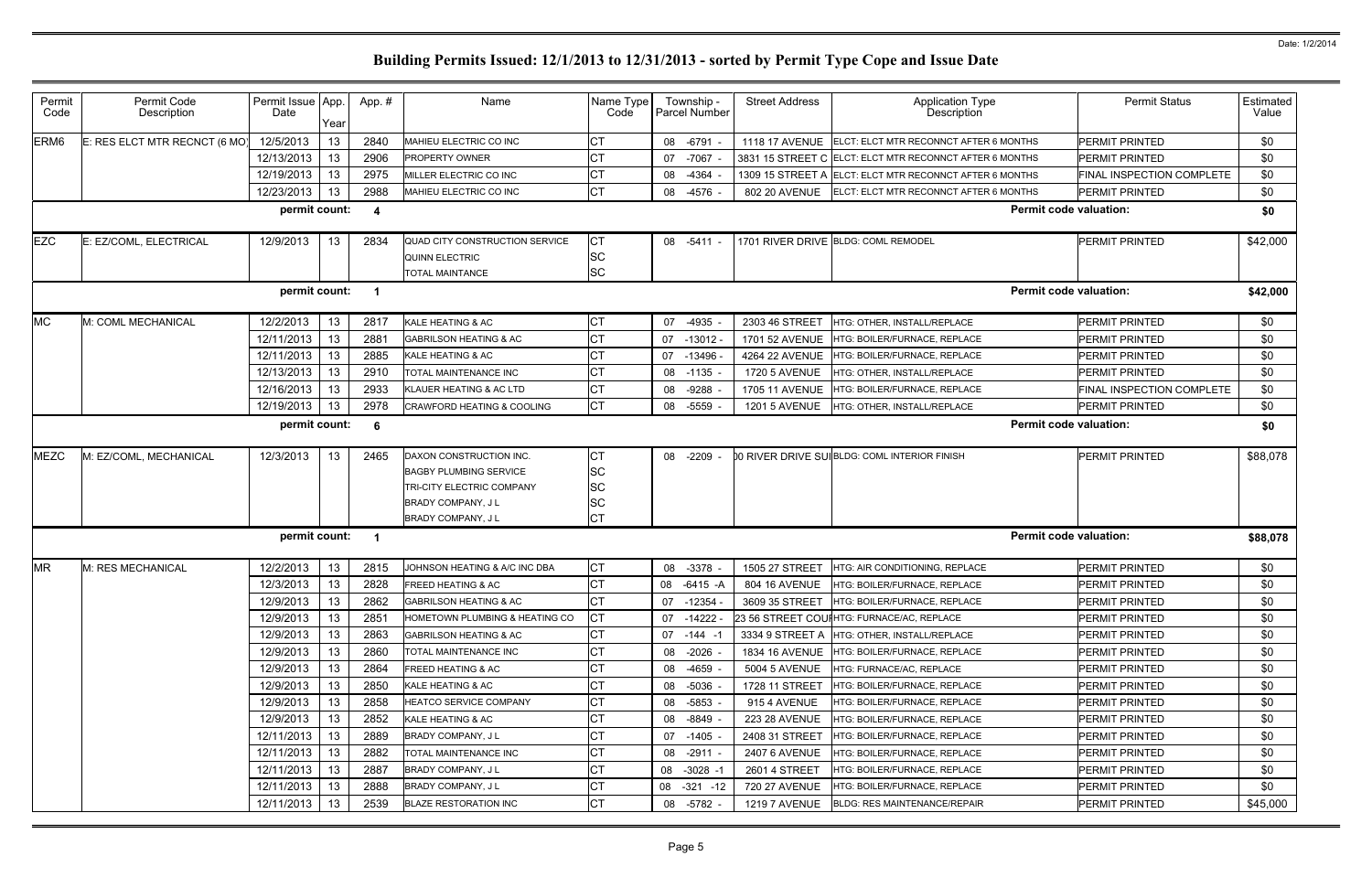| Permit<br>Code | Permit Code<br>Description | Permit Issue App.<br>Date | Year | App.# | Name                                                                                                                                                                                           | Name Type<br>Code                                                                  | Township -<br><b>Parcel Number</b> | <b>Street Address</b> | Application Type<br>Description                      | <b>Permit Status</b>                  | Estimated<br>Value |
|----------------|----------------------------|---------------------------|------|-------|------------------------------------------------------------------------------------------------------------------------------------------------------------------------------------------------|------------------------------------------------------------------------------------|------------------------------------|-----------------------|------------------------------------------------------|---------------------------------------|--------------------|
| <b>MR</b>      | M: RES MECHANICAL          | 12/11/2013                | 13   | 2539  | NORTHWEST MECHANICAL<br><b>B &amp; W TIN SHOP</b>                                                                                                                                              | lsc<br><b>SC</b>                                                                   | 08 -5782 -                         | <b>1219 7 AVENUE</b>  | <b>BLDG: RES MAINTENANCE/REPAIR</b>                  | <b>PERMIT PRINTED</b>                 | \$45,000           |
|                |                            | 12/12/2013                | 13   | 2901  | <b>FREED HEATING &amp; AC</b>                                                                                                                                                                  | <b>CT</b>                                                                          | 08 -2911 -                         | <b>2407 6 AVENUE</b>  | HTG: BOILER/FURNACE, INSTALL                         | <b>PERMIT PRINTED</b>                 | \$0                |
|                |                            | 12/12/2013                | 13   | 2893  | <b>PROPERTY OWNER</b>                                                                                                                                                                          | CT                                                                                 | -46                                |                       | 17 CARROT STREE BLDG:RES/NEW, SINGLE FAMILY DETACHED | <b>PERMIT PRINTED</b>                 | \$100,000          |
|                |                            | 12/13/2013                | 13   | 2907  | TOTAL MAINTENANCE INC                                                                                                                                                                          | <b>CT</b>                                                                          | 07<br>$-13475$                     | 7307 37 AVENUE        | HTG: BOILER/FURNACE, REPLACE                         | <b>PERMIT PRINTED</b>                 | \$0                |
|                |                            | 12/13/2013                | 13   | 2909  | TOTAL MAINTENANCE INC                                                                                                                                                                          | <b>CT</b>                                                                          | 07 -1682 -                         | 1923 32 STREET        | HTG: BOILER/FURNACE, REPLACE                         | <b>PERMIT PRINTED</b>                 | \$0                |
|                |                            | 12/13/2013                | 13   | 2911  | TOTAL MAINTENANCE INC                                                                                                                                                                          | СT                                                                                 | 08<br>$-3497 -$                    | 2301 13 STREET        | HTG: BOILER/FURNACE, REPLACE                         | <b>PERMIT PRINTED</b>                 | \$0                |
|                |                            | 12/13/2013                | 13.  | 2908  | TOTAL MAINTENANCE INC                                                                                                                                                                          | СT                                                                                 | 08 -6627 -                         | 3014 11 AVENUE        | HTG: BOILER/FURNACE, REPLACE                         | <b>PERMIT PRINTED</b>                 | \$0                |
|                |                            | 12/16/2013                | 13   | 2953  | <b>FAMILY HEATING &amp; COOLING</b>                                                                                                                                                            | <b>CT</b>                                                                          | 07 -1077 -                         | 1919 30 STREET        | HTG: BOILER/FURNACE, REPLACE                         | <b>PERMIT PRINTED</b>                 | \$0                |
|                |                            | 12/16/2013                | 13.  | 2954  | <b>FAMILY HEATING &amp; COOLING</b>                                                                                                                                                            | <b>CT</b>                                                                          | 07<br>-7573 -1                     | 3203 48 AVENUE        | HTG: BOILER/FURNACE, REPLACE                         | <b>PERMIT PRINTED</b>                 | \$0                |
|                |                            | 12/16/2013                | 13   | 2951  | <b>GABRILSON HEATING &amp; AC</b>                                                                                                                                                              | <b>CT</b>                                                                          | $-9125 -$<br>08                    | 3020 4 STREET         | HTG: FURNACE/AC, REPLACE                             | <b>PERMIT PRINTED</b>                 | \$0                |
|                |                            | 12/17/2013                | 13   | 2842  | UNITED SERVICES BY R G IOSSI                                                                                                                                                                   | <b>CT</b>                                                                          | 07 -2350 -                         | 3021 24 AVENUE        | <b>BLDG: RES MAINTENANCE/REPAIR</b>                  | <b>PERMIT PRINTED</b>                 | \$46,634           |
|                |                            |                           |      |       | <b>CAMPBELL ELECTRIC</b><br><b>CRAWFORD HEATING &amp; COOLING</b>                                                                                                                              | lSC<br><b>SC</b>                                                                   |                                    |                       |                                                      |                                       |                    |
|                |                            | 12/17/2013                | 13   | 2963  | DOUG'S HEATING & AIR COND                                                                                                                                                                      | СT                                                                                 | 07 -6530                           | 1107 39 STREET        | HTG: FURNACE/AC, NEW                                 | <b>PERMIT PRINTED</b>                 | \$0                |
|                |                            | 12/18/2013                | 13   | 2969  | BRADY COMPANY, J L                                                                                                                                                                             | СT                                                                                 | 07<br>-11309 -5                    | 4227 26 AVENUE        | HTG: FURNACE/AC, REPLACE                             | <b>PERMIT PRINTED</b>                 | \$0                |
|                |                            | 12/18/2013                | 13   | 2970  | BRADY COMPANY, J L                                                                                                                                                                             | <b>CT</b>                                                                          | 07<br>-535 -5                      | 2920 12 AVENUE        | HTG: FURNACE/AC, REPLACE                             | <b>PERMIT PRINTED</b>                 | \$0                |
|                |                            | 12/19/2013                | 13   | 2980  | KALE HEATING & AC                                                                                                                                                                              | CT                                                                                 | $-8402 -$<br>07                    |                       | 5319 32 AVENUE HTG: BOILER/FURNACE, REPLACE          | PERMIT PRINTED                        | \$0                |
|                |                            | 12/19/2013                | 13   | 2979  | KALE HEATING & AC                                                                                                                                                                              | <b>CT</b>                                                                          | $-8029$<br>08                      | 1409 12 STREET        | HTG: BOILER/FURNACE, REPLACE                         | <b>PERMIT PRINTED</b>                 | \$0                |
|                |                            | 12/20/2013                | 13   | 2861  | <b>DIAMOND BUILDERS</b>                                                                                                                                                                        | CT                                                                                 | 07<br>-12266 -                     |                       | 2909 32 AVENUE BLDG: RES ADDITION                    | <b>PERMIT PRINTED</b>                 | \$33,000           |
|                |                            |                           |      |       | CENTURY ELECTRIC INC                                                                                                                                                                           | lSС                                                                                |                                    |                       |                                                      |                                       |                    |
|                |                            |                           |      |       | PRECISION AIR HTG & AC INC                                                                                                                                                                     | SC                                                                                 |                                    |                       |                                                      |                                       |                    |
|                |                            |                           |      |       | SUPERIOR PLUMBING                                                                                                                                                                              | <b>SC</b>                                                                          |                                    |                       |                                                      |                                       |                    |
|                |                            | 12/20/2013                | 13   | 2985  | JOHNSON HEATING & A/C INC DBA                                                                                                                                                                  | <b>CT</b>                                                                          | 07<br>-13360 -                     |                       | <b>TIMBERWOOD COUIHTG: BOILER/FURNACE, REPLACE</b>   | <b>PERMIT PRINTED</b>                 | \$0                |
|                |                            | 12/20/2013                | 13   | 2982  | PRECISION AIR HTG & AC INC                                                                                                                                                                     | <b>CT</b>                                                                          | 07 -7321 -                         |                       | 4518 11 AVENUE B HTG: FURNACE/AC, REPLACE            | <b>PERMIT PRINTED</b>                 | \$0                |
|                |                            | permit count:             |      | - 33  |                                                                                                                                                                                                |                                                                                    |                                    |                       |                                                      | <b>Permit code valuation:</b>         | \$224,634          |
| PC             | P: COML PLUMBING           | 12/3/2013                 | 13   | 1982  | LOWER CONSTRUCTION, JOHN<br>WHITE ROOFING COMPANY, INC<br>CRAWFORD HEATING & COOLING<br>CJ NOW<br><b>BLONDELL PLUMBING SERVICES</b><br>MILLER ELECTRIC CO INC<br>TRI-STATE AUTOMATIC SPRINKLER | <b>ICT</b><br><b>SC</b><br><b>SC</b><br><b>SC</b><br>lSС<br><b>SC</b><br><b>SC</b> | 08 -6117 -A                        |                       | 1584 34 AVENUE BLDG: COML ADDITION                   | FINAL INSPECTION COMPLETE   \$298,450 |                    |
|                |                            | 12/9/2013                 | 13   | 2869  | <b>HOMETOWN PLUMBING AND HEATING</b>                                                                                                                                                           | <b>CT</b>                                                                          | 07 -12777 -                        |                       | 4004 38 AVENUE PLBG: WATER SERVICE REPAIR            | FINAL INSPECTION COMPLETE             | \$0                |
|                |                            | 12/12/2013                | 13   | 1549  | YINGST CHAD CONSTRUCTION<br>ADVANCED MECH. & GEOTHERMAL<br>A+ PLUMBING                                                                                                                         | СT<br><b>SC</b><br><b>SC</b>                                                       | 08 -3846 -                         |                       | 10 15 STREET PLA(BLDG: COML REMODEL                  | <b>PERMIT PRINTED</b>                 | \$5,000            |
|                |                            | 12/13/2013                | 13   | 1948  | <b>EMERY CONSTRUCTION</b><br>ART-O-LITE ELECTRIC CO<br>KALE HEATING & AC                                                                                                                       | <b>CT</b><br>SС<br>SС                                                              | 07 -4932 -                         |                       | 4512 23 AVENUE BLDG: COML REMODEL                    | <b>PERMIT PRINTED</b>                 | \$38,000           |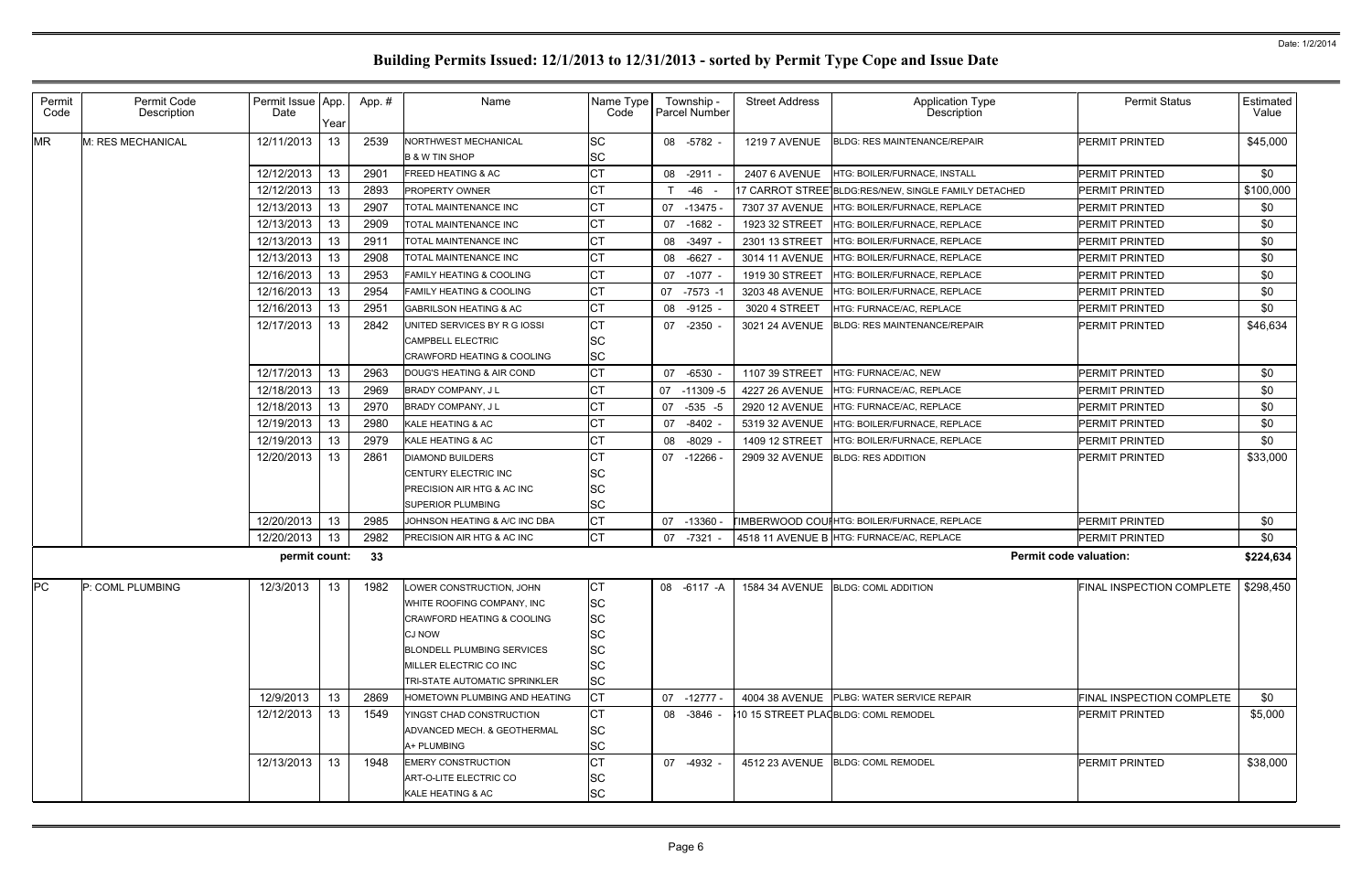| Estimated<br>Value                      |
|-----------------------------------------|
| \$38,000                                |
| \$0                                     |
| \$47,541                                |
| \$388,991                               |
| FINAL INSPECTION COMPLETE<br>\$0        |
| \$0                                     |
| \$0<br><b>FINAL INSPECTION COMPLETE</b> |
| \$0<br><b>FINAL INSPECTION COMPLETE</b> |
| \$0                                     |
| \$0<br><b>FINAL INSPECTION COMPLETE</b> |
| \$0<br><b>FINAL INSPECTION COMPLETE</b> |
| \$0<br>FINAL INSPECTION COMPLETE        |
| \$0                                     |
| \$0<br><b>FINAL INSPECTION COMPLETE</b> |
| \$0                                     |
| \$0<br><b>FINAL INSPECTION COMPLETE</b> |
| <b>FINAL INSPECTION COMPLETE</b><br>\$0 |
| \$0                                     |
|                                         |
| \$0                                     |
| \$0                                     |
| \$0                                     |
| \$0                                     |
| \$0                                     |
| \$0                                     |
| \$0                                     |
| \$0                                     |
| \$0                                     |
| \$0                                     |
| \$0                                     |
| \$0                                     |
| \$0                                     |
|                                         |

| Permit<br>Code | Permit Code<br>Description   | Permit Issue App.<br>Date | Year | App. #               | Name                              | Name Type<br>Code | Township -<br><b>Parcel Number</b> | <b>Street Address</b> | <b>Application Type</b><br>Description | <b>Permit Status</b>             | Estimated<br>Value |
|----------------|------------------------------|---------------------------|------|----------------------|-----------------------------------|-------------------|------------------------------------|-----------------------|----------------------------------------|----------------------------------|--------------------|
| PC             | P: COML PLUMBING             | 12/13/2013                | 13   | 1948                 | <b>QUAD CITY PLUMBING</b>         | <b>SC</b>         | 07 -4932                           | 4512 23 AVENUE        | <b>BLDG: COML REMODEL</b>              | PERMIT PRINTED                   | \$38,000           |
|                |                              | 12/17/2013                | 13   | 2962                 | <b>ERICKSON PLUMBING</b>          | <b>CT</b>         | 07 -1252                           | 3152 23 AVENUE        | PLBG: INSTALLATION, COMMERCIAL         | <b>PERMIT PRINTED</b>            | \$0                |
|                |                              | 12/20/2013                | 13   | 2955                 | PROPERTY OWNER                    | <b>CT</b>         | 08 -3807 -2                        | 501 34 STREET         | <b>BLDG: COML REMODEL</b>              | <b>PERMIT PRINTED</b>            | \$47,541           |
|                |                              |                           |      |                      | <b>ERICKSON PLUMBING</b>          | <b>SC</b>         |                                    |                       |                                        |                                  |                    |
|                |                              | permit count:             |      | 6                    |                                   |                   |                                    |                       |                                        | <b>Permit code valuation:</b>    | \$388,991          |
| <b>PCM</b>     | P: COML WATER/SEWER MAIN     | 12/3/2013                 | 13   | 2826                 | <b>QUAD CITY PLUMBING</b>         | СT                | 07 -4932                           | 4512 23 AVENUE        | PLBG: WATER/SEWER MAIN                 | FINAL INSPECTION COMPLETE        | \$0                |
|                |                              | permit count:             |      |                      |                                   |                   |                                    |                       |                                        | <b>Permit code valuation:</b>    | \$0                |
| PCM6           | P: COML GAS MTR RECONCT (6 M | 12/6/2013                 | 13   | 2844                 | <b>TRITON PLUMBING</b>            | <b>CT</b>         | $-5498$<br>08                      | <b>1609 5 AVENUE</b>  | PLBG: GAS MTR RECONNECT AFTER 6 MONTHS | FINAL INSPECTION COMPLETE        | \$0                |
|                |                              | 12/9/2013                 | 13   | 2854                 | HEATCO SERVICE COMPANY            | <b>CT</b>         | 08 -1929 -                         | 1852 16 STREET        | HTG: GAS MTR RECONNECT AFTER 6 MONTHS  | FINAL INSPECTION COMPLETE        | \$0                |
|                |                              |                           |      |                      | <b>HEATCO SERVICE COMPANY</b>     | <b>CT</b>         |                                    |                       |                                        |                                  |                    |
|                |                              |                           |      |                      | <b>HEATCO SERVICE COMPANY</b>     | <b>CT</b>         |                                    |                       |                                        |                                  |                    |
|                |                              |                           |      |                      | HEATCO SERVICE COMPANY            | <b>CT</b>         |                                    |                       |                                        |                                  |                    |
|                |                              | permit count:             |      | $\mathbf{2}$         |                                   |                   |                                    |                       |                                        | <b>Permit code valuation:</b>    | \$0                |
| PCR6           | P: RES GAS MTR RECONCT (6 MC | 12/2/2013                 | 13   | 2814                 | A+ PLUMBING                       | СT                | 08 -5636                           | 1505 15 STREET        | PLBG: GAS MTR RECONNECT AFTER 6 MONTHS | <b>FINAL INSPECTION COMPLETE</b> | \$0                |
|                |                              | 12/9/2013                 | 13   | 2853                 | <b>FIERS PLUMBING</b>             | СT                | 07 -1368                           | 2337 31 STREET A      | PLBG: GAS MTR RECONNECT AFTER 6 MONTHS | <b>FINAL INSPECTION COMPLETE</b> | \$0                |
|                |                              | 12/9/2013                 | 13   | 2798                 | <b>BITLER HEATING</b>             | <b>CT</b>         | 08 -1757                           | 1120 25 STREET        | HTG: GAS MTR RECONNECT AFTER 6 MONTHS  | FINAL INSPECTION COMPLETE        | \$0                |
|                |                              | 12/11/2013                | 13   | 2880                 | <b>BORNHOEFT HEATING &amp; AC</b> | СT                | 07 -11786                          | 4711 12 AVENUE        | HTG: GAS MTR RECONNECT AFTER 6 MONTHS  | <b>PERMIT PRINTED</b>            | \$0                |
|                |                              | 12/11/2013                | 13   | 2877                 | ALL ACTION PLUMBING               | СT                | 08<br>$-321 - 35$                  | 3042 7 STREET         | PLBG: GAS MTR RECONNECT AFTER 6 MONTHS | FINAL INSPECTION COMPLETE        | \$0                |
|                |                              | 12/13/2013                | 13   | 2902                 | HOMETOWN PLUMBING AND HEATING     | СT                | 08 -2064 -1                        | 517 26 STREET         | PLBG: GAS MTR RECONNECT AFTER 6 MONTHS | <b>PERMIT PRINTED</b>            | \$0                |
|                |                              | 12/13/2013                | 13   | 2915                 | HOMETOWN PLUMBING AND HEATING     | СT                | -6791<br>08                        | 1118 17 AVENUE        | PLBG: GAS MTR RECONNECT AFTER 6 MONTHS | FINAL INSPECTION COMPLETE        | \$0                |
|                |                              | 12/16/2013                | 13   | 2952                 | ALL HOURS HEATING & COOLING       | СT                | 08 -4364                           | 1309 15 STREET A      | HTG: GAS MTR RECONNECT AFTER 6 MONTHS  | FINAL INSPECTION COMPLETE        | \$0                |
|                |                              | 12/27/2013                | 13   | 2996                 | HOMETOWN PLUMBING AND HEATING     | <b>CT</b>         | 08 -4576                           | 802 20 AVENUE         | PLBG: GAS MTR RECONNECT AFTER 6 MONTHS | <b>PERMIT PRINTED</b>            | \$0                |
|                |                              | permit count:             |      | -9                   |                                   |                   |                                    |                       |                                        | <b>Permit code valuation:</b>    | \$0                |
|                | PCWH P: COML WATER HEATER    | 12/11/2013                | 13   | 2886                 | <b>BRADY COMPANY J.L</b>          | IСT               | 12 -340 -                          |                       | 2450 69 AVENUE PLBG: WATER HEATER      | <b>PERMIT PRINTED</b>            | \$0                |
|                |                              | permit count:             |      | $\blacktriangleleft$ |                                   |                   |                                    |                       |                                        | <b>Permit code valuation:</b>    | \$0                |
| <b>PCWS</b>    | P: CITY WATER/SEWER          | 12/12/2013                | 13   | 2894                 | <b>BLONDELL PLUMBING SERVICES</b> | СT                | 07 -6428 -                         | 1126 39 STREET        | <b>PLBG: SEWER REPAIR</b>              | <b>PERMIT PRINTED</b>            | \$0                |
|                |                              | 12/13/2013                | 13   | 2918                 | <b>BLONDELL PLUMBING SERVICES</b> |                   | 07 -1458 -                         | 3201 25 AVENUE        | <b>PLBG: SEWER REPAIR</b>              | <b>PERMIT PRINTED</b>            | \$0                |
|                |                              | 12/13/2013                | 13   | 2924                 | <b>BLONDELL PLUMBING SERVICES</b> | СT                | 07 -1566                           | 1940 31 STREET        | PLBG: WATER/SEWER MAIN                 | <b>PERMIT PRINTED</b>            | \$0                |
|                |                              | 12/13/2013                | 13   | 2923                 | <b>BLONDELL PLUMBING SERVICES</b> | СT                | 07 -1566                           | 3101 23 AVENUE        | <b>PLBG: WATER/SEWER MAIN</b>          | <b>PERMIT PRINTED</b>            | \$0                |
|                |                              | 12/13/2013                | 13   | 2925                 | <b>BLONDELL PLUMBING SERVICES</b> | СT                | 07 -1568 -                         | 1924 31 STREET        | PLBG: WATER/SEWER MAIN                 | <b>PERMIT PRINTED</b>            | \$0                |
|                |                              | 12/13/2013                | 13   | 2926                 | <b>BLONDELL PLUMBING SERVICES</b> | СT                | 07 -1569                           | 1920 31 STREET        | PLBG: WATER/SEWER MAIN                 | <b>PERMIT PRINTED</b>            | \$0                |
|                |                              | 12/13/2013                | 13   | 2927                 | <b>BLONDELL PLUMBING SERVICES</b> | <b>CT</b>         | $07 - 1570$                        | 1910 31 STREET        | PLBG: WATER/SEWER MAIN                 | <b>PERMIT PRINTED</b>            | \$0                |
|                |                              | 12/13/2013                | 13   | 2928                 | <b>BLONDELL PLUMBING SERVICES</b> | СT                | 07 -1572 -                         | 1856 31 STREET        | PLBG: WATER/SEWER MAIN                 | <b>PERMIT PRINTED</b>            | \$0                |
|                |                              | 12/13/2013                | 13   | 2929                 | <b>BLONDELL PLUMBING SERVICES</b> | СT                | 07 -1576 -                         | 1854 31 STREET        | PLBG: WATER/SEWER MAIN                 | <b>PERMIT PRINTED</b>            | \$0                |
|                |                              | 12/13/2013                | 13   | 2930                 | <b>BLONDELL PLUMBING SERVICES</b> | СT                | 07 -1577 -                         | 1850 31 STREET        | PLBG: WATER/SEWER MAIN                 | <b>PERMIT PRINTED</b>            | \$0                |
|                |                              | 12/13/2013                | 13   | 2931                 | <b>BLONDELL PLUMBING SERVICES</b> | СT                | 07 -1578 -                         | 1844 31 STREET        | PLBG: WATER/SEWER MAIN                 | <b>PERMIT PRINTED</b>            | \$0                |
|                |                              |                           |      |                      |                                   |                   |                                    |                       |                                        |                                  |                    |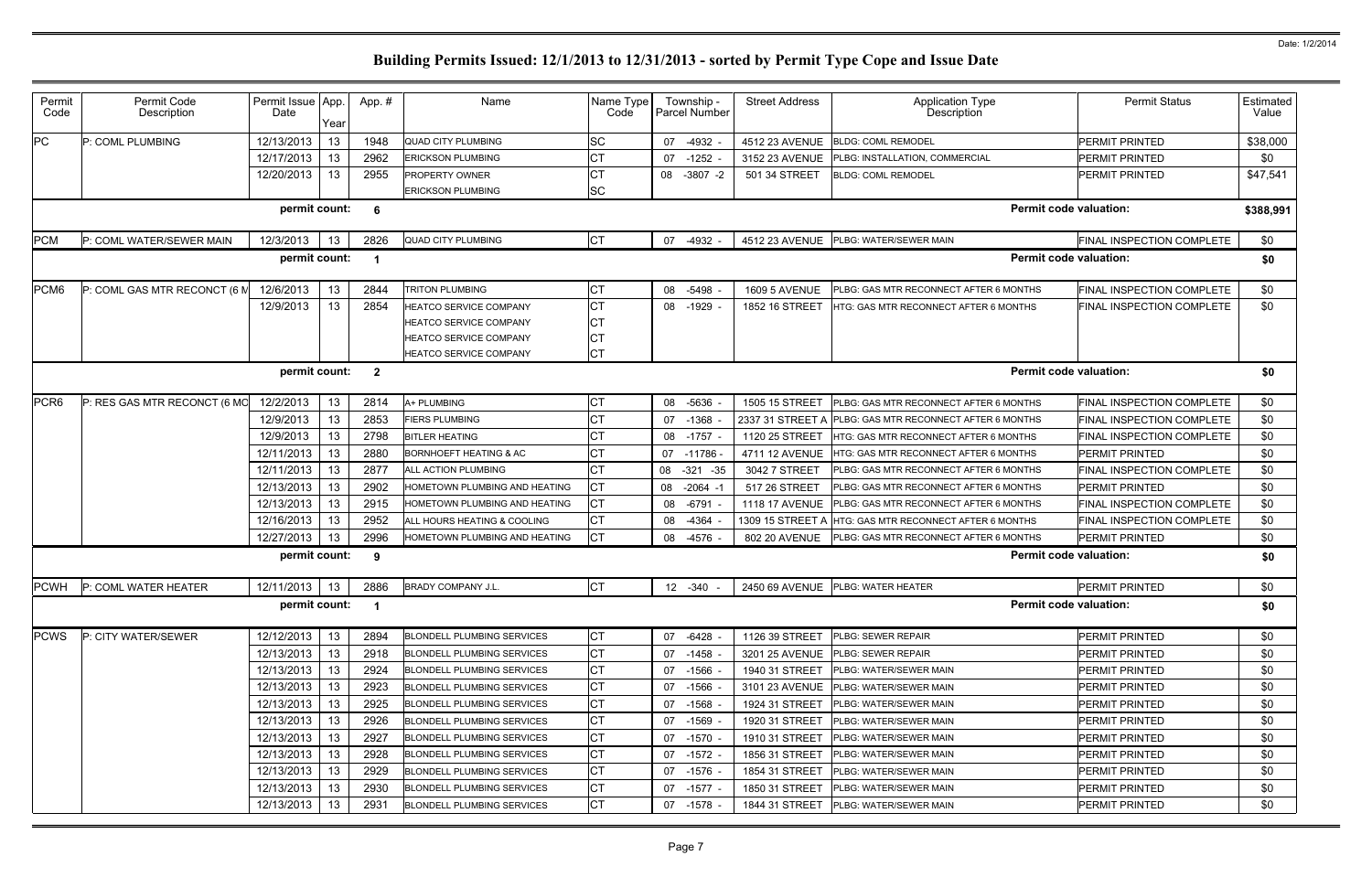| Permit<br>Code                                 | Permit Code<br>Description             | Permit Issue App.<br>Date | Year | App.#                   | Name                                                 | Name Type<br>Code    | Township -<br><b>Parcel Number</b> | <b>Street Address</b>               | <b>Application Type</b><br><b>Description</b>                   | <b>Permit Status</b>          | Estimated<br>Value    |
|------------------------------------------------|----------------------------------------|---------------------------|------|-------------------------|------------------------------------------------------|----------------------|------------------------------------|-------------------------------------|-----------------------------------------------------------------|-------------------------------|-----------------------|
| <b>PCWS</b>                                    | P: CITY WATER/SEWER                    | 12/13/2013                | 13   | 2932                    | <b>BLONDELL PLUMBING SERVICES</b>                    |                      | 07 -1580                           | 1840 31 STREET                      | PLBG: WATER/SEWER MAIN                                          | <b>PERMIT PRINTED</b>         | \$0                   |
|                                                |                                        | 12/13/2013                | 13   | 2919                    | <b>BLONDELL PLUMBING SERVICES</b>                    | IСT                  | 08 - 14 -                          | <b>2957 12 AVENUE</b>               | <b>PLBG: SEWER REPAIR</b>                                       | <b>PERMIT PRINTED</b>         | \$0                   |
|                                                |                                        | 12/13/2013                | 13   | 2920                    | <b>BLONDELL PLUMBING SERVICES</b>                    | СT                   | 08 -4302 -                         | 2441 15 AVENUE                      | <b>PLBG: SEWER REPAIR</b>                                       | <b>PERMIT PRINTED</b>         | \$0                   |
|                                                |                                        | 12/13/2013                | 13   | 2921                    | <b>BLONDELL PLUMBING SERVICES</b>                    |                      | 08 -4308                           | 2442 15 AVENUE                      | <b>PLBG: SEWER REPAIR</b>                                       | <b>PERMIT PRINTED</b>         | \$0                   |
|                                                |                                        | 12/16/2013                | 13   | 2947                    | <b>BLONDELL PLUMBING SERVICES</b>                    | СT                   | $-1015 -$<br>07                    | 1841 31 STREET                      | PLBG: WATER/SEWER MAIN                                          | <b>PERMIT PRINTED</b>         | \$0                   |
|                                                |                                        | 12/16/2013                | 13   | 2946                    | <b>BLONDELL PLUMBING SERVICES</b>                    |                      | $-1016$ -<br>07                    | 1845 31 STREET                      | PLBG: WATER/SEWER MAIN                                          | <b>PERMIT PRINTED</b>         | \$0                   |
|                                                |                                        | 12/16/2013                | 13   | 2945                    | <b>BLONDELL PLUMBING SERVICES</b>                    | СT                   | $-1017 -$<br>07                    | 1847 31 STREET                      | <b>PLBG: WATER/SEWER MAIN</b>                                   | <b>PERMIT PRINTED</b>         | \$0                   |
|                                                |                                        | 12/16/2013                | 13   | 2944                    | <b>BLONDELL PLUMBING SERVICES</b>                    |                      | 07<br>$-1018$                      | 1855 31 STREET                      | PLBG: WATER/SEWER MAIN                                          | <b>PERMIT PRINTED</b>         | \$0                   |
|                                                |                                        | 12/16/2013                | 13   | 2943                    | <b>BLONDELL PLUMBING SERVICES</b>                    |                      | 07<br>$-1019$                      | 1859 31 STREET                      | PLBG: WATER/SEWER MAIN                                          | <b>PERMIT PRINTED</b>         | \$0                   |
|                                                |                                        | 12/16/2013                | 13   | 2942                    | <b>BLONDELL PLUMBING SERVICES</b>                    | СT                   | 07<br>$-1020$                      | 1861 31 STREET                      | PLBG: WATER/SEWER MAIN                                          | <b>PERMIT PRINTED</b>         | \$0                   |
|                                                |                                        | 12/16/2013                | 13   | 2941                    | <b>BLONDELL PLUMBING SERVICES</b>                    | СT                   | 07<br>$-1021 -$                    | 1901 31 STREET                      | PLBG: WATER/SEWER MAIN                                          | <b>PERMIT PRINTED</b>         | \$0                   |
|                                                |                                        | 12/16/2013                | 13   | 2940                    | <b>BLONDELL PLUMBING SERVICES</b>                    | <b>CT</b>            | $-1022$<br>07                      | 1905 31 STREET                      | PLBG: WATER/SEWER MAIN                                          | <b>PERMIT PRINTED</b>         | \$0                   |
|                                                |                                        | 12/16/2013                | 13   | 2939                    | <b>BLONDELL PLUMBING SERVICES</b>                    | <b>CT</b>            | 07<br>$-1023$                      | 1909 31 STREET                      | PLBG: WATER/SEWER MAIN                                          | <b>PERMIT PRINTED</b>         | \$0                   |
|                                                |                                        | 12/16/2013                | 13   | 2938                    | <b>BLONDELL PLUMBING SERVICES</b>                    | СT                   | 07 -1024                           | 1915 31 STREET                      | PLBG: WATER/SEWER MAIN                                          | <b>PERMIT PRINTED</b>         | \$0                   |
|                                                |                                        | 12/16/2013                | 13   | 2937                    | <b>BLONDELL PLUMBING SERVICES</b>                    | СT                   | $-1025$ .<br>07                    | 1919 31 STREET                      | PLBG: WATER/SEWER MAIN                                          | <b>PERMIT PRINTED</b>         | \$0                   |
|                                                |                                        | 12/16/2013                | 13   | 2936                    | <b>BLONDELL PLUMBING SERVICES</b>                    |                      | 07 -1026                           | 1923 31 STREET                      | <b>PLBG: WATER/SEWER MAIN</b>                                   | <b>PERMIT PRINTED</b>         | \$0                   |
|                                                |                                        | 12/16/2013                | 13   | 2935                    | <b>BLONDELL PLUMBING SERVICES</b>                    |                      | $-1027 -$<br>07                    | 1925 31 STREET                      | PLBG: WATER/SEWER MAIN                                          | <b>PERMIT PRINTED</b>         | \$0                   |
|                                                |                                        | 12/16/2013                | 13   | 2934                    | <b>BLONDELL PLUMBING SERVICES</b>                    | IСТ                  | $-1029$<br>07                      | 3027 23 AVENUE                      | <b>PLBG: SEWER REPAIR</b>                                       | <b>PERMIT PRINTED</b>         | \$0                   |
|                                                |                                        | permit count:             |      | 29                      |                                                      |                      |                                    |                                     |                                                                 | <b>Permit code valuation:</b> | \$0                   |
| <b>PCX</b>                                     | P: COML EXCAVATION                     | 12/3/2013                 | 13   | 2826                    | <b>QUAD CITY PLUMBING</b>                            | <b>CT</b>            | -4932<br>07                        | 4512 23 AVENUE                      | <b>PLBG: WATER/SEWER MAIN</b>                                   | <b>PERMIT PRINTED</b>         | \$0                   |
|                                                |                                        | 12/9/2013                 | 13   | 2869                    | HOMETOWN PLUMBING AND HEATING                        | <b>CT</b>            | $-12777-$<br>07                    |                                     | 4004 38 AVENUE   PLBG: WATER SERVICE REPAIR                     | <b>PERMIT PRINTED</b>         | \$0                   |
| permit count:<br>$\overline{2}$                |                                        |                           |      |                         |                                                      |                      |                                    |                                     |                                                                 | <b>Permit code valuation:</b> | \$0                   |
| PDS1                                           | P: COML DISCONNECT SEWER S\ 12/27/2013 |                           | 13   | 2993                    | <b>CJ NOW</b>                                        | Iст                  | -5563<br>08                        | <b>1223 5 AVENUE</b>                | PLBG: DISCONNECT SEWER SERVICE                                  | FINAL INSPECTION COMPLETE     | \$0                   |
| permit count:<br><b>Permit code valuation:</b> |                                        |                           |      |                         |                                                      |                      |                                    |                                     | \$0                                                             |                               |                       |
|                                                | PEZC P: EZ/COML, PLUMBING              | 12/3/2013 13              |      | 713                     | DAXON CONSTRUCTION INC.<br><b>BRADY COMPANY J.L.</b> | $\sim$ $\sim$<br>lSС |                                    |                                     | 08 -4837 - 701 12 STREET BLDG:COML/NEW, STORES/CUSTOMER SERVICE | PERMIT PRINTED                | <b>*#############</b> |
|                                                |                                        |                           |      |                         | BRADY COMPANY, JL                                    | lSС                  |                                    |                                     |                                                                 |                               |                       |
|                                                |                                        |                           |      |                         | ART-O-LITE ELECTRIC CO                               | lSС                  |                                    |                                     |                                                                 |                               |                       |
|                                                |                                        |                           |      |                         | <b>BLONDELL PLUMBING SERVICES</b>                    | <b>SC</b>            |                                    |                                     |                                                                 |                               |                       |
|                                                |                                        | 12/3/2013                 | 13   | 2809                    | CUTRIGHT GENERAL CONTRACTING I                       | Iст                  | 08 -9465 -                         | 181 17 STREET                       | <b>BLDG: COML INTERIOR FINISH</b>                               | <b>PERMIT PRINTED</b>         | \$9,500               |
|                                                |                                        |                           |      |                         | TRI-CITY ELECTRIC COMPANY                            | <b>SC</b>            |                                    |                                     |                                                                 |                               |                       |
|                                                |                                        |                           |      |                         | NORTHWEST MECHANICAL                                 | <b>SC</b>            |                                    |                                     |                                                                 |                               |                       |
|                                                |                                        | 12/13/2013                | 13   | 2917                    | <b>BAGBY PLUMBING SERVICE</b>                        | <b>CT</b>            | 08 -2209 -                         | 00 RIVER DRIVE SUI PLBG: GAS PIPING |                                                                 | FINAL INSPECTION COMPLETE     | \$0                   |
|                                                |                                        | 12/13/2013                | 13   | 2834                    | QUAD CITY CONSTRUCTION SERVICE                       | IСТ                  | 08 -5411 -                         |                                     | 1701 RIVER DRIVE BLDG: COML REMODEL                             | PERMIT PRINTED                | \$42,000              |
|                                                |                                        |                           |      |                         | QUINN ELECTRIC                                       | <b>SC</b>            |                                    |                                     |                                                                 |                               |                       |
|                                                |                                        |                           |      |                         | <b>TOTAL MAINTANCE</b>                               | <b>SC</b>            |                                    |                                     |                                                                 |                               |                       |
|                                                |                                        | permit count:             |      | $\overline{\mathbf{4}}$ |                                                      |                      |                                    |                                     |                                                                 | <b>Permit code valuation:</b> | \$2,918,487           |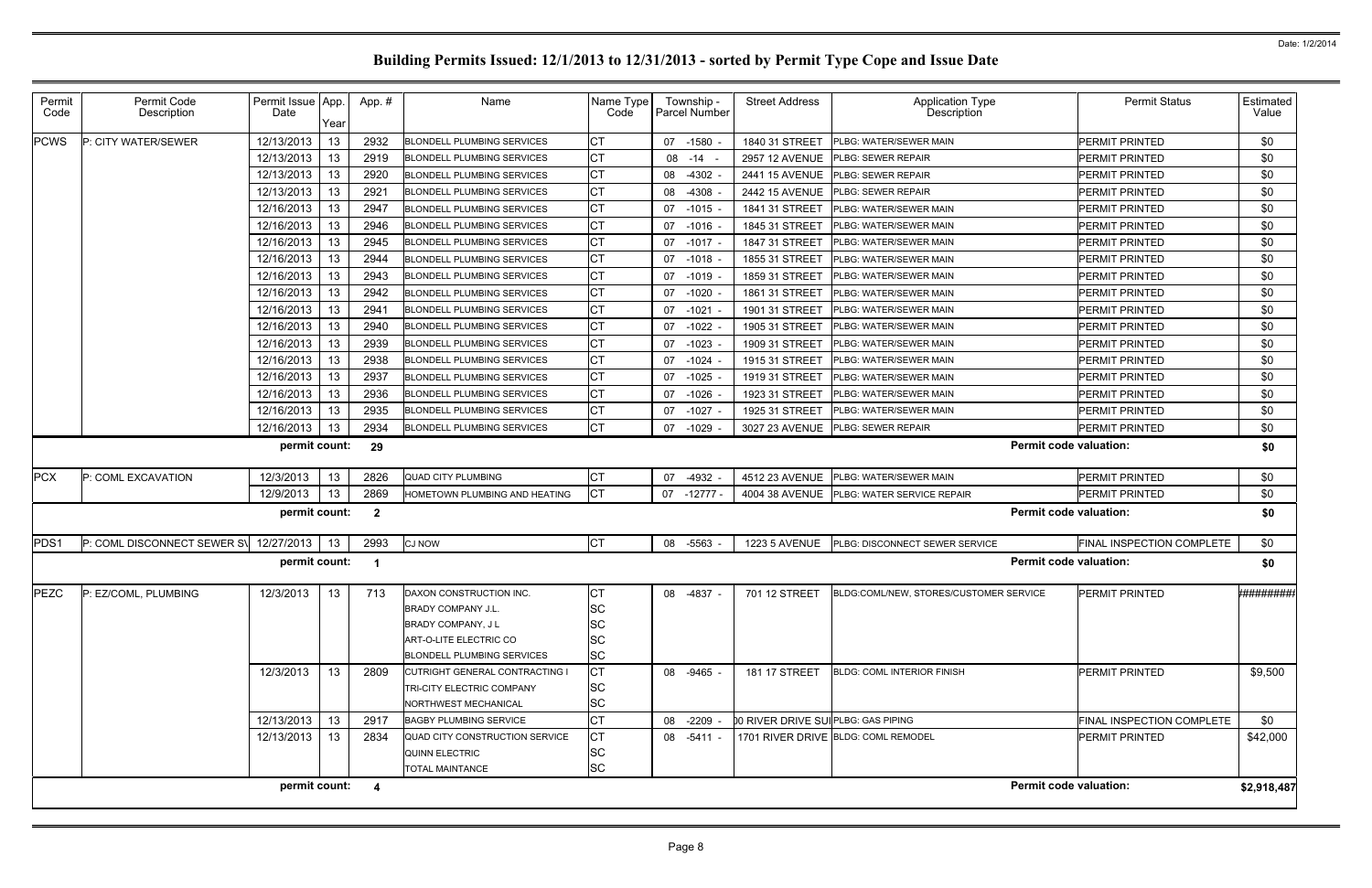| Permit<br>Code                                       | Permit Code<br>Description | Permit Issue App.<br>Date | Year | App.# | Name                                                                                                      | Name Type<br>Code                   | Township -<br><b>Parcel Number</b> | <b>Street Address</b> | Application Type<br>Description                               | <b>Permit Status</b>             | Estimated<br>Value |
|------------------------------------------------------|----------------------------|---------------------------|------|-------|-----------------------------------------------------------------------------------------------------------|-------------------------------------|------------------------------------|-----------------------|---------------------------------------------------------------|----------------------------------|--------------------|
| <b>PGAS</b>                                          | P: COML GAS PIPING         | 12/9/2013                 | 13   | 2870  | <b>QUAD CITY PLUMBING</b>                                                                                 | <b>CT</b>                           | -4935 -<br>07                      | 2303 46 STREET        | PLBG: GAS PIPING                                              | FINAL INSPECTION COMPLETE        | \$0                |
| permit count:<br><b>Permit code valuation:</b><br>-1 |                            |                           |      |       |                                                                                                           |                                     |                                    |                       |                                                               |                                  | \$0                |
| <b>PPSC</b>                                          | P: SEWER CLEANING          | 12/11/2013                | 13   | 2883  | ROTO-ROOTER SEWER CLEANING                                                                                | <b>CT</b>                           | 08 -999999-                        |                       | 1 SEWER STREET PLBG: SEWER CLEANING                           | PERMIT PRINTED                   | \$0                |
|                                                      |                            | permit count:             |      | -1    |                                                                                                           |                                     |                                    |                       |                                                               | <b>Permit code valuation:</b>    | \$0                |
| <b>PR</b>                                            | P: RES PLUMBING            | 12/3/2013                 | 13   | 2172  | <b>B &amp; W HOME IMPROVEMENT CO</b><br><b>TRI-CITY ELECTRIC COMPANY</b><br><b>TOUM PLUMBING</b>          | <b>CT</b><br><b>SC</b><br><b>SC</b> | 07<br>-10630 -                     | 4805 49 AVENUE        | <b>BLDG: RES ADDITION</b>                                     | PERMIT PRINTED                   | \$63,397           |
|                                                      |                            | 12/3/2013                 | 13   | 2825  | <b>CRAWFORD COMPANY</b>                                                                                   | <b>CT</b>                           | $-3557$<br>08                      | 1020 25 AVENUE        | PLBG: INSTALLATION, RESIDENTIAL                               | PERMIT PRINTED                   | \$0                |
|                                                      |                            | 12/9/2013                 | 13   | 2818  | ZELNIO CONSTRUCTION, JOHN<br><b>BLONDELL PLUMBING SERVICES</b>                                            | СT<br>SC                            | 07 -11543 -                        | 4729 20 AVENUE        | <b>BLDG: RES ADDITION</b>                                     | PERMIT PRINTED                   | \$39,500           |
|                                                      |                            | 12/9/2013                 | 13   | 2859  | HOMETOWN PLUMBING AND HEATING                                                                             | <b>CT</b>                           | $-1346$ -<br>08                    | 1000 22 STREET        | PLBG: WATER SERVICE REPLACEMENT                               | FINAL INSPECTION COMPLETE        | \$0                |
|                                                      |                            | 12/9/2013                 | 13   | 2849  | <b>CJ NOW</b>                                                                                             | <b>CT</b>                           | $-4302$<br>08                      | 2441 15 AVENUE        | PLBG: WATER SERVICE REPLACEMENT                               | FINAL INSPECTION COMPLETE        | \$0                |
|                                                      |                            | 12/9/2013                 | 13   | 2539  | <b>BLAZE RESTORATION INC</b><br>NORTHWEST MECHANICAL<br><b>B &amp; W TIN SHOP</b>                         | <b>CT</b><br>SC<br>SC               | 08 -5782 -                         | <b>1219 7 AVENUE</b>  | <b>BLDG: RES MAINTENANCE/REPAIR</b>                           | <b>PERMIT PRINTED</b>            | \$45,000           |
|                                                      |                            | 12/9/2013                 | 13   | 2865  | <b>CJ NOW</b>                                                                                             | СT                                  | -6576 -<br>08                      | 1717 14 STREET        | PLBG: WATER SERVICE REPLACEMENT                               | <b>FINAL INSPECTION COMPLETE</b> | \$0                |
|                                                      |                            | 12/11/2013                | 13   | 2878  | CRAWFORD COMPANY                                                                                          | СT                                  | $-965$<br>08                       | 1848 23 AVENUE        | PLBG: INSTALLATION, RESIDENTIAL                               | PERMIT PRINTED                   | \$0                |
|                                                      |                            | 12/12/2013                | 13   | 2895  | <b>BLONDELL PLUMBING SERVICES</b>                                                                         | СT                                  | $-860$<br>07                       |                       | 5100 11 AVENUE C PLBG: SEWER REPAIR                           | PERMIT PRINTED                   | \$0                |
|                                                      |                            | 12/12/2013                | 13   | 2893  | <b>PROPERTY OWNER</b>                                                                                     | <b>CT</b>                           | -46                                |                       | 17 CARROT STREE BLDG:RES/NEW, SINGLE FAMILY DETACHED          | PERMIT PRINTED                   | \$100,000          |
|                                                      |                            | 12/13/2013                | 13   | 2916  | <b>IOMETOWN PLUMBING AND HEATING</b>                                                                      | <b>CT</b>                           | -6415 -<br>08                      | 808 16 AVENUE         | PLBG: SEWER REPAIR                                            | PERMIT PRINTED                   | \$0                |
|                                                      |                            | 12/19/2013                | 13   | 2977  | <b>ALL ACTION PLUMBING</b>                                                                                | <b>CT</b>                           | $-5835$<br>07                      | 2120 46 STREET        | PLBG: INSTALLATION, RESIDENTIAL                               | PERMIT PRINTED                   | \$0                |
|                                                      |                            | 12/19/2013                | 13   | 2976  | ALL ACTION PLUMBING                                                                                       | <b>CT</b>                           | 08<br>$-321 - 35$                  | 3042 7 STREET         | PLBG: INSTALLATION, RESIDENTIAL                               | PERMIT PRINTED                   | \$0                |
|                                                      |                            | 12/20/2013                | 13   | 2861  | <b>DIAMOND BUILDERS</b><br>CENTURY ELECTRIC INC<br>PRECISION AIR HTG & AC INC<br><b>SUPERIOR PLUMBING</b> | СT<br>SC<br>SC<br><b>SC</b>         | -12266 -<br>07                     | 2909 32 AVENUE        | <b>BLDG: RES ADDITION</b>                                     | PERMIT PRINTED                   | \$33,000           |
|                                                      |                            | 12/27/2013                | 13   | 2997  | <b>CJ NOW</b>                                                                                             | <b>CT</b>                           |                                    |                       | 07 -14642 - 14 36 AVENUE COUI PLBG: WATER SERVICE REPLACEMENT | <b>PERMIT PRINTED</b>            | \$0                |
|                                                      |                            | permit count:             |      | 15    |                                                                                                           |                                     |                                    |                       |                                                               | <b>Permit code valuation:</b>    | \$280,897          |
| <b>PRWH</b>                                          | P: RES WATER HEATER        | 12/9/2013                 | 13   | 2848  | <b>WATSON PLUMBING AND MECHANICAL</b>                                                                     | <b>CT</b>                           | 07 -7279 -                         | 1109 48 STREET        | PLBG: WATER HEATER                                            | PERMIT PRINTED                   | \$0                |
|                                                      |                            | 12/9/2013                 | 13   | 2866  | <b>ERICKSON PLUMBING</b>                                                                                  | <b>CT</b>                           | 08 -8792 -                         | 940 17 STREET         | <b>PLBG: WATER HEATER</b>                                     | PERMIT PRINTED                   | \$0                |
|                                                      |                            | 12/13/2013                | 13   | 2912  | <b>BLONDELL PLUMBING SERVICES</b>                                                                         | <b>CT</b>                           | 07 -576 -                          | 1823 36 STREET        | PLBG: WATER HEATER                                            | PERMIT PRINTED                   | \$0                |
|                                                      |                            | 12/13/2013                | 13   | 2913  | <b>BLONDELL PLUMBING SERVICES</b>                                                                         | <b>CT</b>                           | 08 -5070 -                         | 717 26 AVENUE         | PLBG: WATER HEATER                                            | PERMIT PRINTED                   | \$0                |
|                                                      |                            | 12/18/2013                | 13   | 2968  | <b>BRADY COMPANY J.L.</b>                                                                                 | <b>CT</b>                           | 07 -535 -5                         |                       | 2920 12 AVENUE PLBG: WATER HEATER                             | PERMIT PRINTED                   | \$0                |
|                                                      |                            | 12/19/2013                | 13   | 2981  | WATSON PLUMBING AND MECHANICAL                                                                            | <b>CT</b>                           | 07<br>-13220 -8                    |                       | 02 25 AVENUE COUIPLBG: WATER HEATER                           | PERMIT PRINTED                   | \$0                |
|                                                      |                            | 12/19/2013                | 13   | 2972  | <b>TOTAL MAINTANCE</b>                                                                                    | <b>CT</b>                           | 08 -6645 -                         |                       | 2935 11 AVENUE A PLBG: WATER HEATER                           | PERMIT PRINTED                   | \$0                |
|                                                      |                            | 12/20/2013                | 13   | 2986  | <b>TOTAL MAINTANCE</b>                                                                                    | <b>CT</b>                           | 08 -7785 -                         | 519 26 AVENUE         | <b>PLBG: WATER HEATER</b>                                     | PERMIT PRINTED                   | \$0                |
|                                                      |                            | 12/27/2013                | 13   | 2994  | <b>PROPERTY OWNER</b>                                                                                     | СT                                  | 07 -912 -1                         |                       | 4300 17 AVENUE PLBG: WATER HEATER                             | PERMIT PRINTED                   | \$0                |